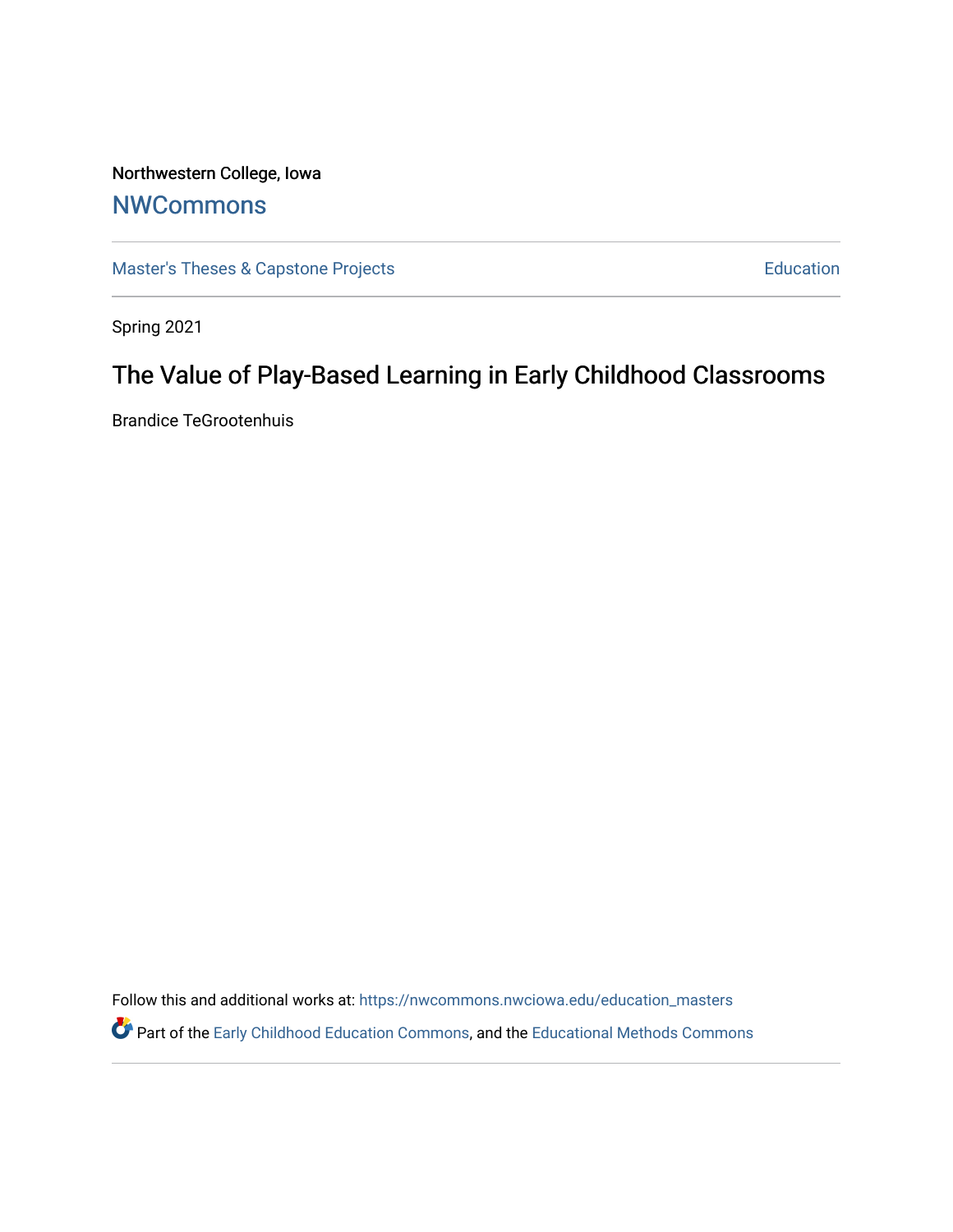The Value of Play-Based Learning in Early Childhood Classrooms

Brandice TeGrootenhuis

Northwestern College

A Literature Review Presented

in Partial Fulfillment of the Requirements

For the Degree of Master of Education

Dr. Theresa Pedersen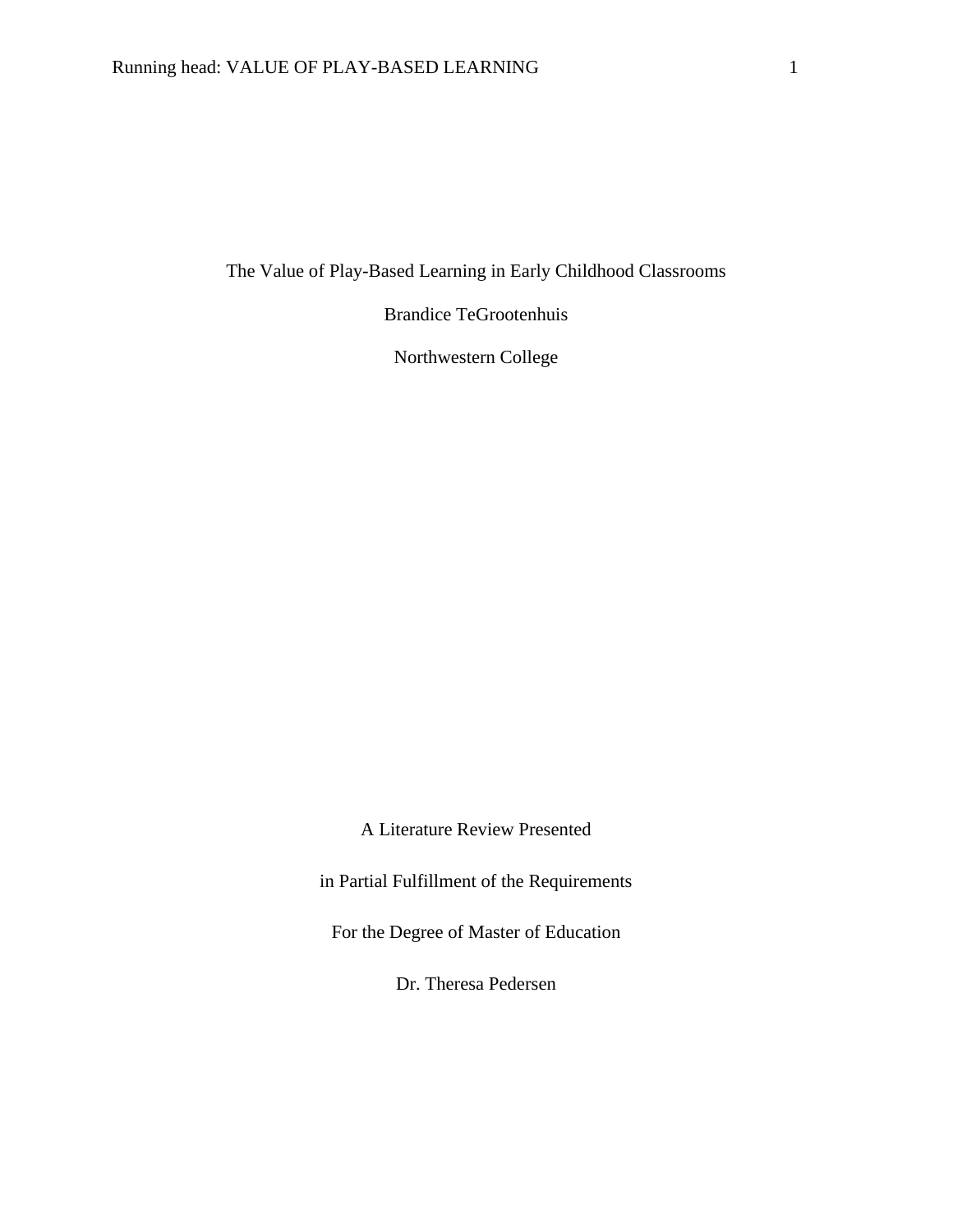### **Table of Contents**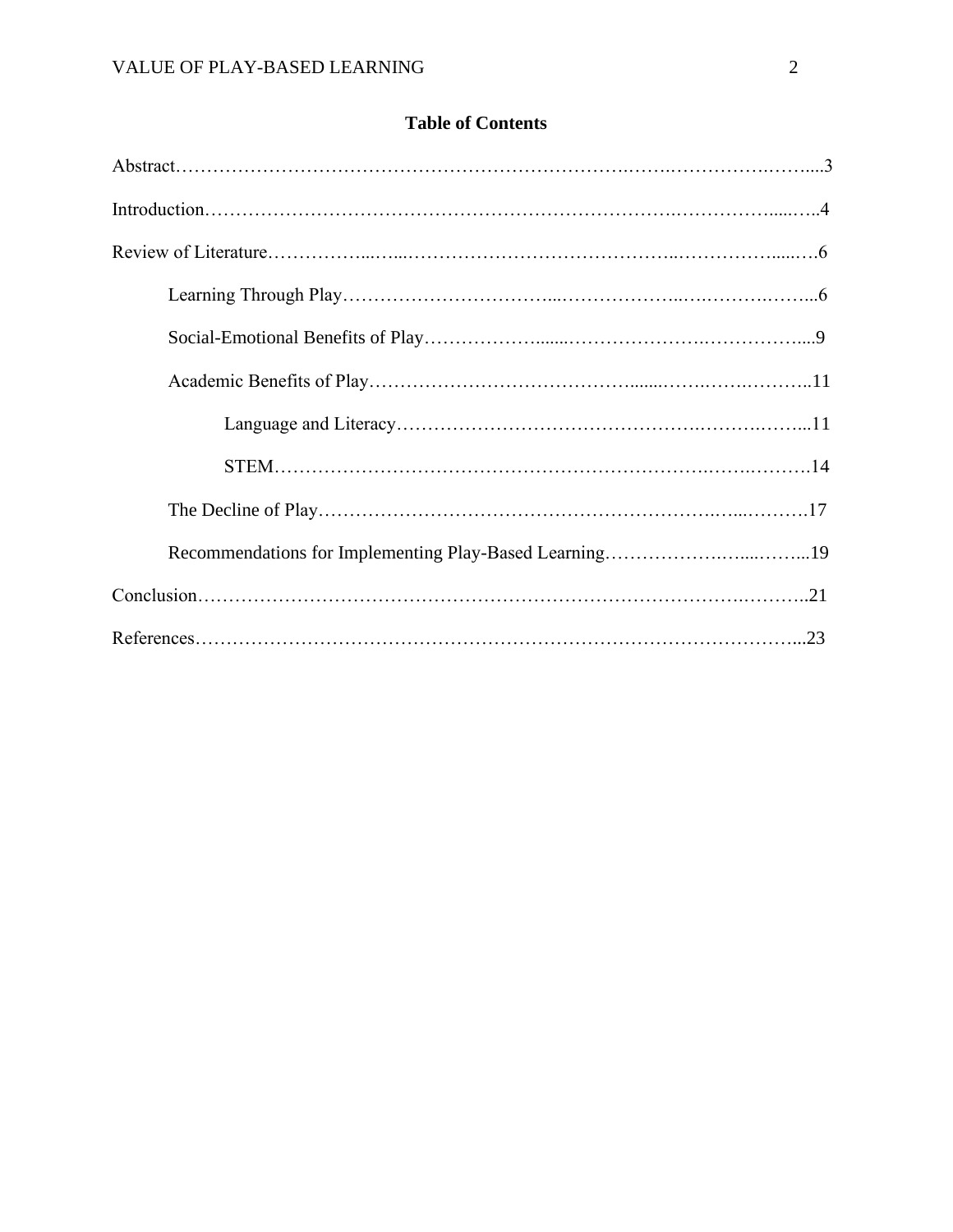#### **Abstract**

The purpose of this literature review is to demonstrate the value of play-based learning in early childhood classrooms and encourage educators and policy-makers to focus more on this developmentally appropriate practice of learning through play in early childhood classrooms. The findings of this literature review are that play is an essential component in all areas of child development. The reviewed research suggests play and academic and social development are closely linked and indicate success in the areas of 21st century skills, literacy and language, and STEM (science, technology, engineering, and mathematics) education. The conclusion of this review includes recommendations for implementation of play-based learning and how it can work alongside intentional teaching practices to provide a well-rounded education to students in early childhood classrooms.

*Keywords: Play-based learning, early childhood classrooms, social-emotional learning*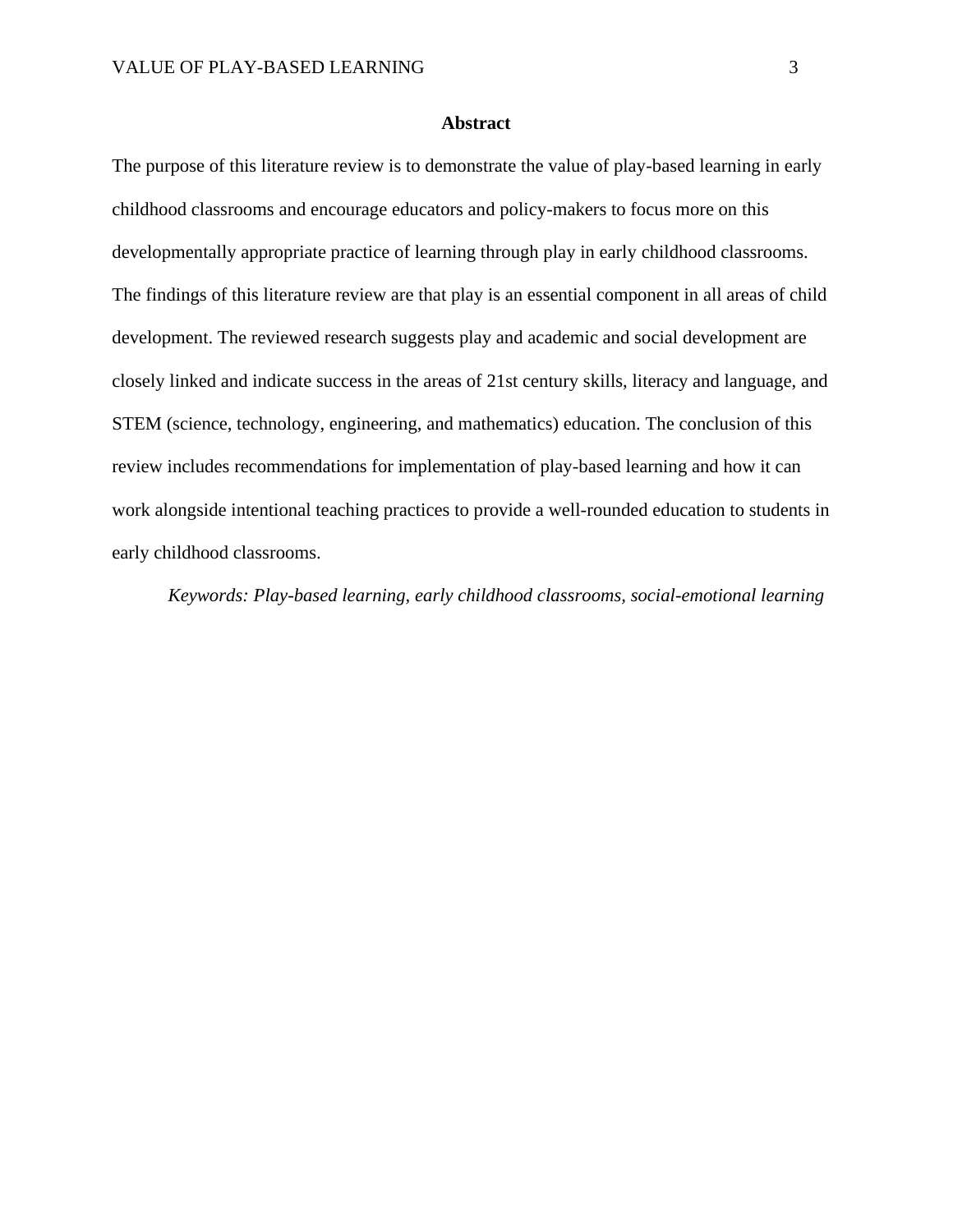#### **The Value of Play-Based Learning in Early Childhood Classrooms**

For many years, educational theorists, including notable influential scholars such as Piaget, Vygotsky, Dewey, Froebel, and Rousseau (Thomas, Warren & deVries, 2011), have been discussing and debating the best approaches to learning. When it comes to learning in early childhood, the overall consensus is children learn best through exploring their world and play. Rousseau thought of education as a natural occurrence (Rousseau, 1762), Dewey believed play fostered learning (Dewey, 1932), Piaget preached play was integral to the learning of young children (Piaget, 1929), Vygotsky believed play promotes all aspects of childhood development (Vygotsky, 1929), and Froebel stated play is the highest expression of human development in childhood (Froebel, 1896). The problem is, in an age of standardized tests and glorification of rigorous academic settings, there appears to be a steady decline of classrooms in which children are encouraged to learn through play (Gray, 2011; Lynch, 2015; Nicholson, Bauer & Woolley, 2016; Henricks, 2016) , but "replacing play...with teacher-directed activities does not improve test scores, and, at the same time, has a negative effect on children's well-being" (Bodrova & Leong, 2019)

For this literature review, research has been conducted to understand the numerous benefits of play-based learning and why it is important to protect playtime in early childhood classrooms. This research aimed to answer these two questions - what are the social and academic benefits to play-based learning in early childhood classrooms? Can play-based learning work effectively alongside intentional teaching practices, with intentional teaching being thought of as an active process where educators are "thoughtful, purposeful and deliberate in their decisions and actions" (Queensland Curriculum & Assessment Authority, 2018)?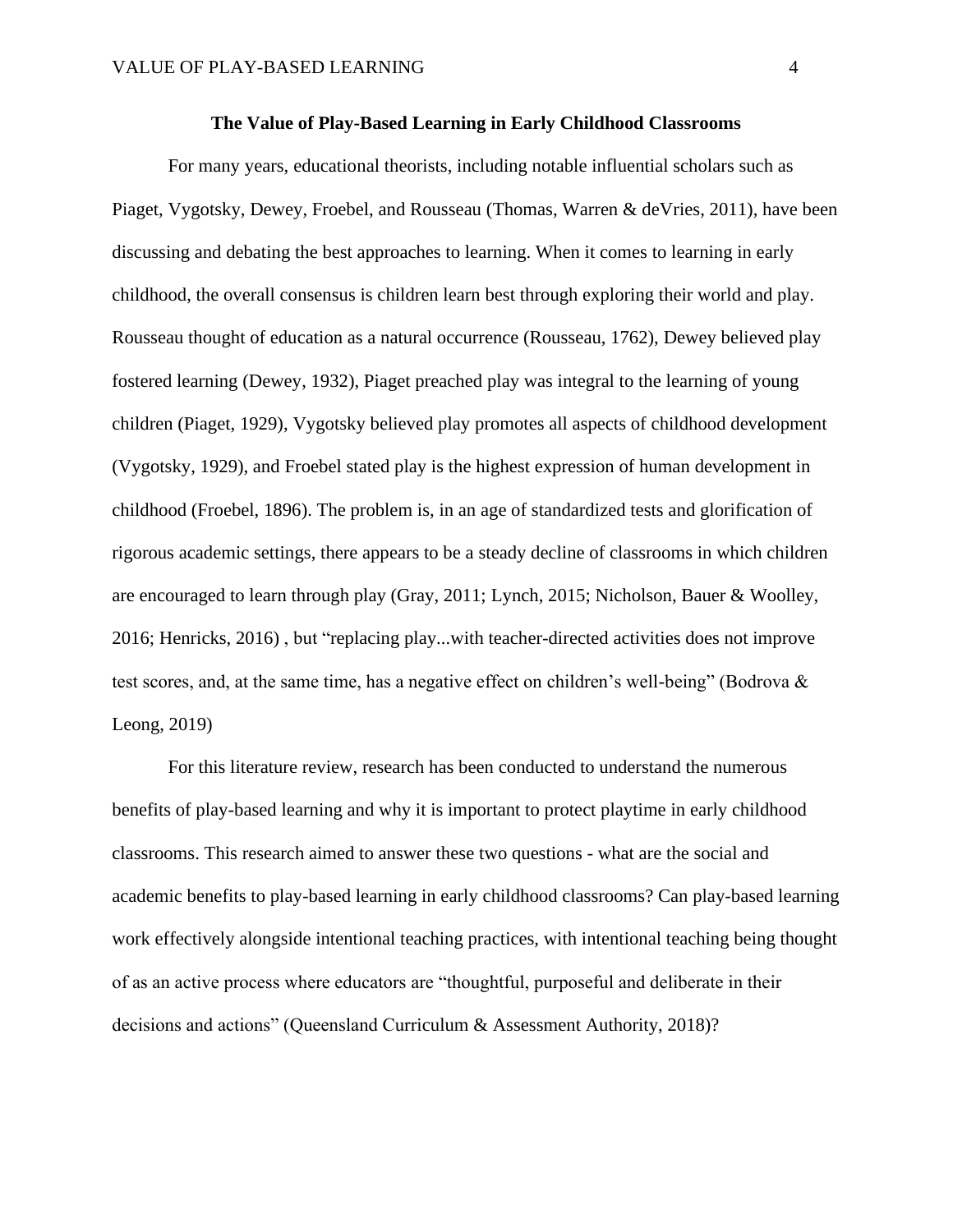The purpose of this literature review is to demonstrate the value of play-based learning in early childhood classrooms and encourage educators and policymakers to focus more on this developmentally appropriate practice of learning through play in early childhood classrooms. For the purpose of this review, the historical play theories of scholars such as Piaget (1929), Vygotsky (1929), Dewey (1932), Froebel (1896), and Rousseau (1762), as well as how these scholars' theoretical frameworks are still relevant in classrooms today, were examined. Research articles were found via online academic databases using search terms such as 'play theories', 'intentional teaching and play', and 'play and learning'. The studies reviewed range in publication years from 2011 through 2021.

Literature suggests play and academic and social development are closely linked, yet many still oppose a focus of play in the classroom, expressing concern there is not enough time spent on academics which in turn does not prepare children for older grades and the standards needed to be met. This literature review will examine the findings related to the value of play in early childhood classrooms. The research includes the social and academic benefits of playbased learning, focusing on its relation to subtopics such as 21st century skills, literacy and language, and how play-based learning aligns with STEM (science, technology, engineering, and mathematics) education. The logistical implementation of play-based learning and how it can work alongside intentional teaching practices to provide a well-rounded education to students in early childhood classrooms will be addressed, as well as arguments against play-based learning and why it is becoming less prevalent in early childhood classrooms.

Play-based, hands-on learning should be the primary practice in early childhood classrooms because it is the most appropriate way young children learn and provides opportunities for young children to grow academically and socially. Play allows children to learn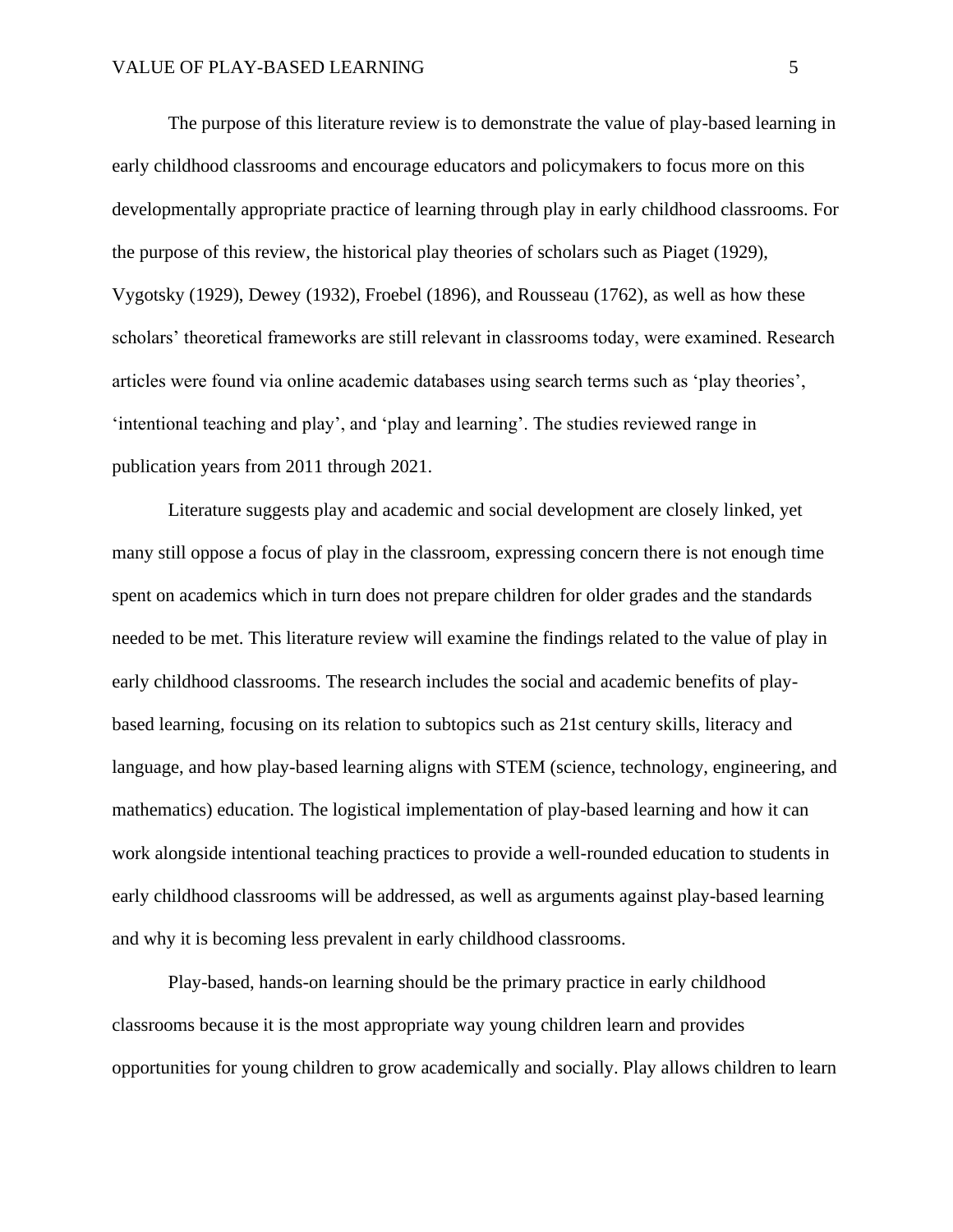and practice conflict resolution as they interact with peers learning to work cooperatively on common tasks (Myck-Wayne, 2010). "Play in the classroom fosters improvements in such subjects as mathematics, language, early literacy, and social-emotional skills, and it does so for children from both low- and higher-income environments" (Lynch, 2015, p. 384). In order to debunk the perspective play is 'just for fun,' and is truly serious learning, this literature review will synthesize research on the academic and social values of play-based learning.

#### **Review of Literature**

#### **Learning Through Play**

Play has been a widely discussed topic in early childhood education throughout history. Dating back to 1896, German educational theorist Friedrich Froebel shared his thoughts on how play was the highest expression of human development in childhood. Later, in 1929, Piaget and Vygotsky shared their views on play and learning. Piaget preached play was integral to the learning of young children, and Vygotsky believed play promoted all aspects of childhood development (Nilsson, Ferholt, & Lecusay,, 2018; Kane, 2016; Bodrova, Germeroth, & Leong, 2013). These educational theorists, and others such as Dewey, Froebel, and Rousseau, shared their ideas of the importance of young children learning through play and exploration (Thomas, Warren & deVries, 2011). These ideals of learning through play in early childhood have stood the test of time and are still very relevant today. As reported by researcher Myck-Wayne (2010), "Researchers Bodrova and Leong (2003) indicate play enhances learning through the development of comprehension, attention span, curiosity, empathy, concentration, and group participation. Furthermore, pretend play has been connected to academic content in literacy and numeracy (Roskos & Chrstie, 2000)" (p. 18). According to the literature reviewed, play increases academic development and boosts creative thinking and problem-solving, providing a highly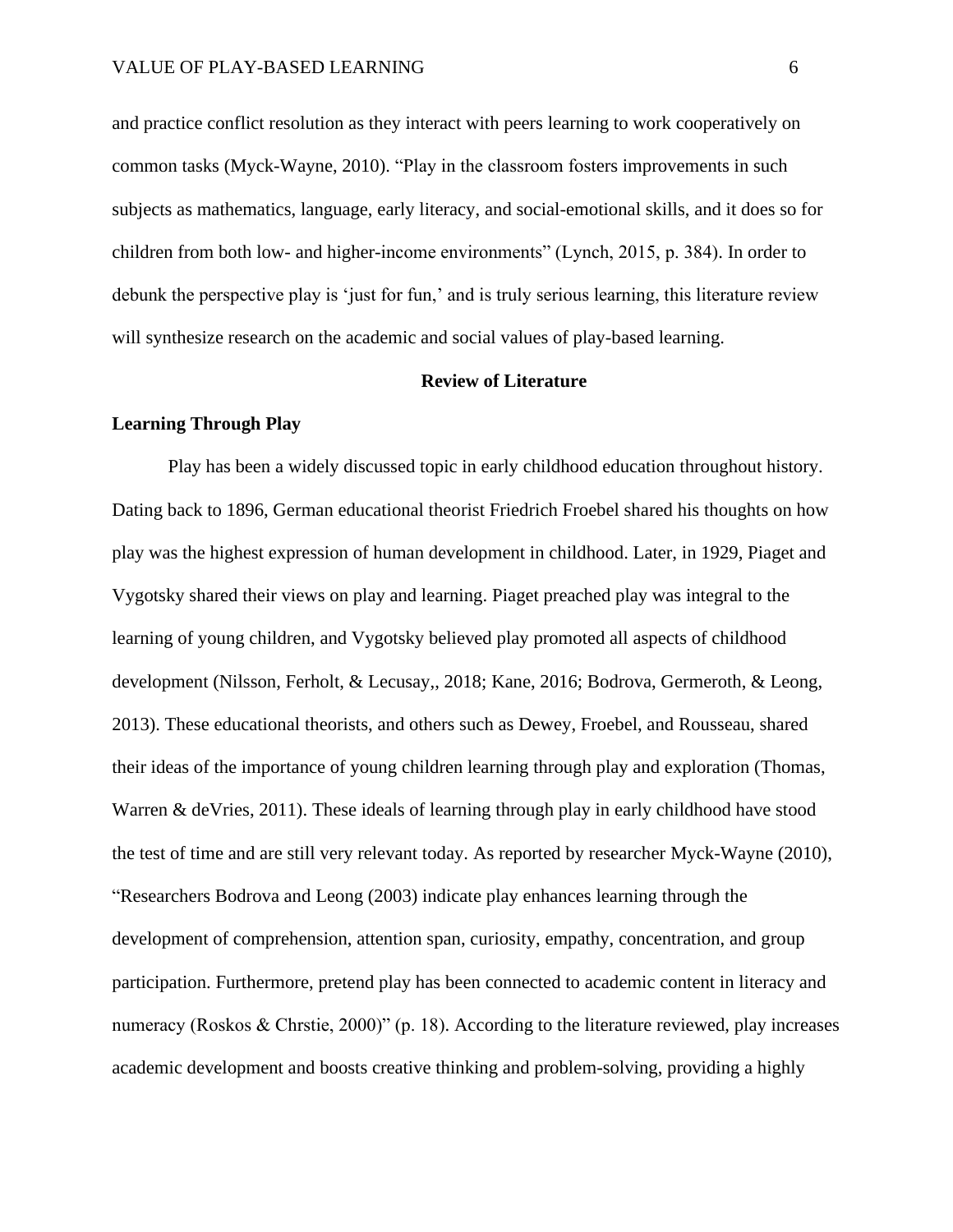effective context for learning and honing much-needed 21st century skills (Wickstrom, Pyle, & DeLuca, 2019; Kane, 2016; Lynch, 2015; Myck-Wayne, 2010).

Play and learning have often been dichotomized, seen as separate entities with 'play' occurring outdoors or at home, and 'learning' being considered as participation in formal, teacher-led activities, (Nilsson, Ferholt, Lecusay, 2018) but this does not have to be, and should not be, the case in early childhood education. The results of numerous play-based learning studies show children who are able to interact with the world and materials as an avenue of learning demonstrate greater growth in social-emotional and academic domains compared to peers who received only teacher-led direct instruction (Hesterman & Targowska, 2020; Duch, Marti, Wu, Snow, & Garcia, 2019; Wickstrom, Pyle, & DeLuca, 2019; Stagnitti, Bailey, Hudspeth Stevenson, Reynolds, & Kidd, 2016; Thomas, Warren, & deVries, 2011). One such study by Stagnitti, et al. (2016) addressed the positive effects of play-based instruction in the domain of oral language and literacy skills. This study found "in comparison to the children attending the mainstream schools, the children attending the play-based school showed significantly greater growth across the first 6 months of school in their narrative skills" (Stagnitti, et al., 2016, p. 400). Data analysis also noted the likelihood of "significant improvements in grammar, narrative and non-verbal ability was greater in the children attending the play-based school in comparison to the mainstream school," (Stagnitti, et al., 2016, p. 401) providing evidence a play-based approach leads to greater growth in academic domains compared to children who attend school with primarily teacher directed lessons.

Another example of play-based learning yielding higher academic growth than teacherdirected instruction is Wickstrom, Pyle, and DeLuca's (2019) study of twenty kindergarten classrooms to understand current pedagogies teachers use for mathematics, specifically looking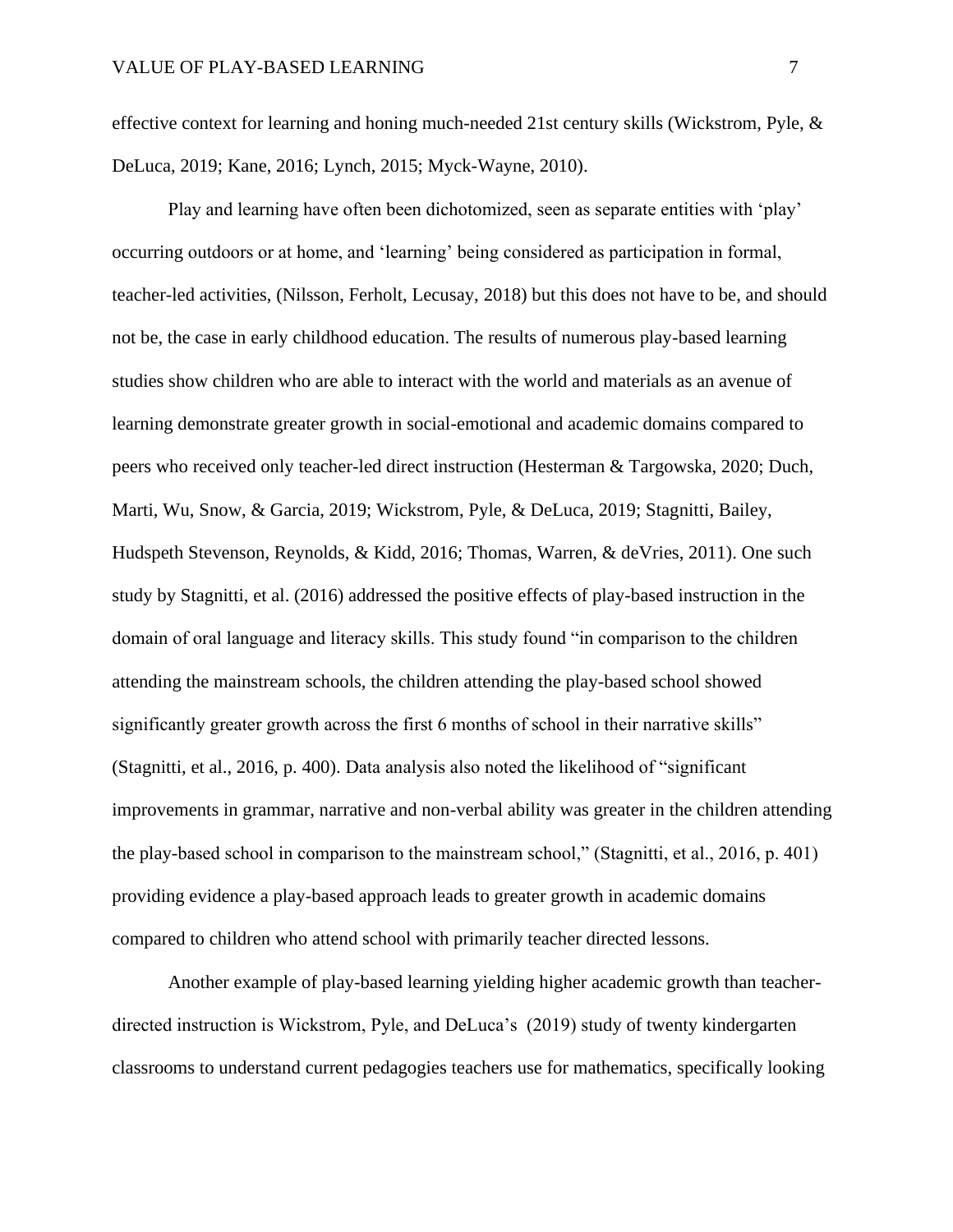at classrooms which promoted play as the dominant pedagogical approach. This study analyzed observational data from the twenty kindergarten classrooms, yielding 160 instances of mathematical learning. Of those 160 instances, 71% were teaching through play-based learning and 29% were teaching via direct teacher instruction, indicating educators primarily used play as the learning context to support math learning (Wickstrom, Pyle, & DeLuca, 2019). The results of this study showed the open-ended and child-directed avenue of learning through play supported children's overall mathematical ideas, skills, and reasoning, specifically supporting children's counting and comparison abilities, spatial reasoning, and geometric knowledge.

In an additional study, Hesterman and Targowska (2020) used a qualitative approach to learn about teachers' perspectives of play-based practices. Results showed play facilitated the integration of language, socioemotional, physical and creative learning while actively engaging students' minds and encouraging executive functions. Teacher participants involved in said study addressed the differences in student engagement and achievement when implementing playbased learning compared to traditional teacher-directed learning, noting an increase in student responsiveness, perseverance, enthusiasm and engagement in all content areas when students were engaged in play-based learning.

Finally, regarding demonstration of social-emotional growth, a study by Duch et al. (2019) found an almost perfect level of agreement among participants, with a Kappa coefficient of .98, that a play-based intervention to promote social-emotional development in preschoolers increased school readiness, such as readiness regarding academic content as well as social behaviors. This study also determined there were very strong levels of agreement, with Kappa coefficient scores between .80 and .90, that play-based learning significantly increased selfregulation, social skills, language and communication, and independence (Duch et al., 2019).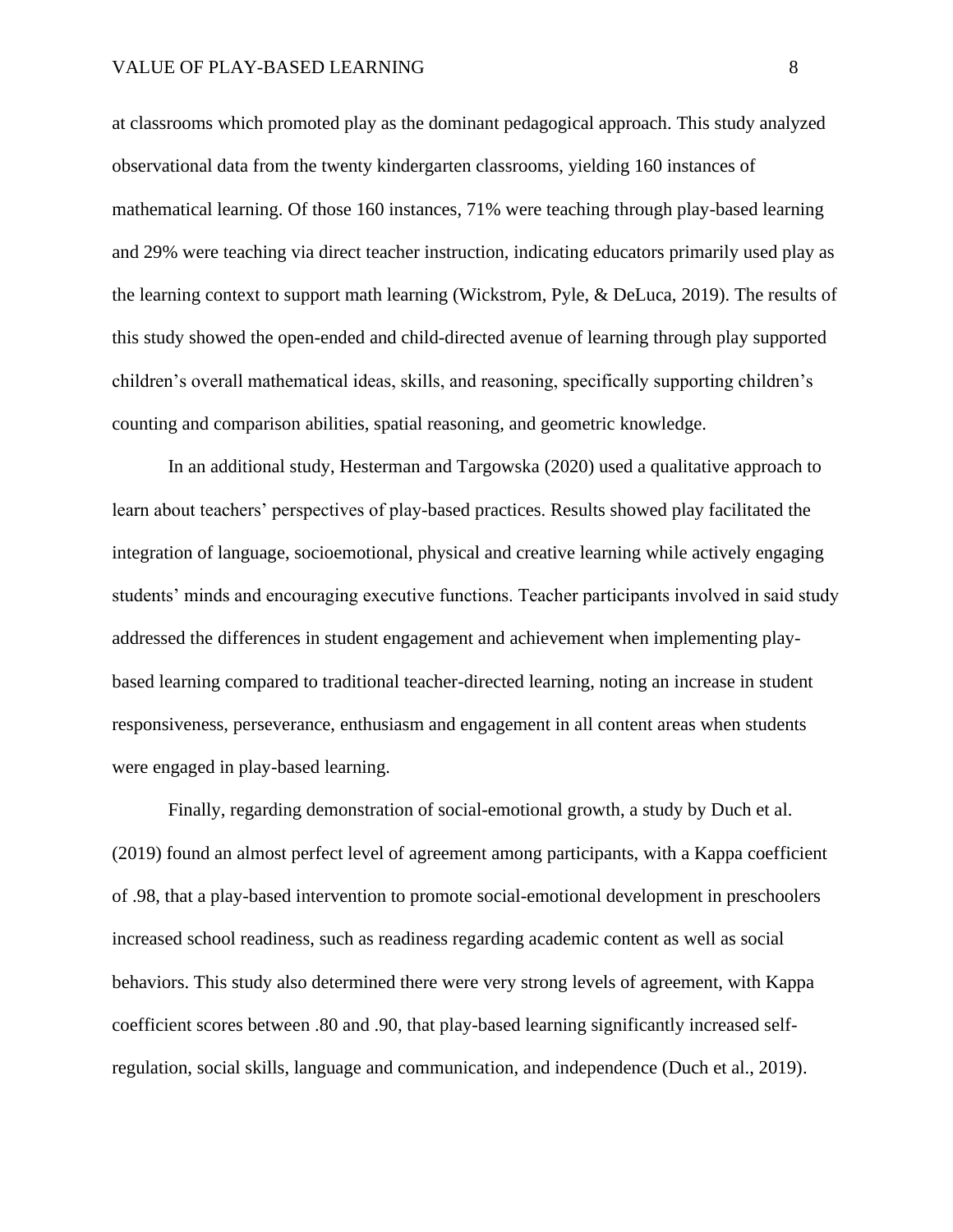Taking the results of these studies into account, teachers should capitalize on this data which proves learning through play is beneficial for young children.

#### **Social-Emotional Benefits of Play**

Play has a plethora of social and emotional benefits. In addition to making young children happy, play "nourishes every aspect of children's development and it forms the foundation of intellectual, social, physical and emotional skills necessary for success in school and in life" (Chrysa Pui & Cheung, 2019, p. 628). Social-emotional skills include the demonstration of abilities such as managing emotions, self-awareness, social awareness, relationship skills, and responsible decision-making. Regarding the specific area within socialemotional skills of self-management, students have shown better executive functioning skills and better emotion regulation, as well as less stress and decreases in problem behaviors, when provided ample opportunities for play (Lynch, 2015; Weisberg, Hirsh-Pasek & Golinkoff, 2013).

It is important educators teach children to play because play "is flexible and can be used in multiple settings, sets the occasions to having social and communicative interactions with peers, increases the likelihood of learning in natural settings, and may offer a foundation for developing leisure skills" (Myck-Wayne, 2010, p. 17). As stated by Lynch (2015), "The research increasingly shows that play expedites a variety of social, cognitive, motor, and linguistic improvements." The researcher also mentions, "social play allows children to become more creative and more adept at explaining meaning verbally, more successful at manipulating different symbol systems, and more confident when experimenting with new activities." Socialemotional skills help children in all aspects of life, both socially and academically, and prepare them for their future learning and life endeavors. Teaching social emotional skills is an integral part of early childhood education, and is best taught through play.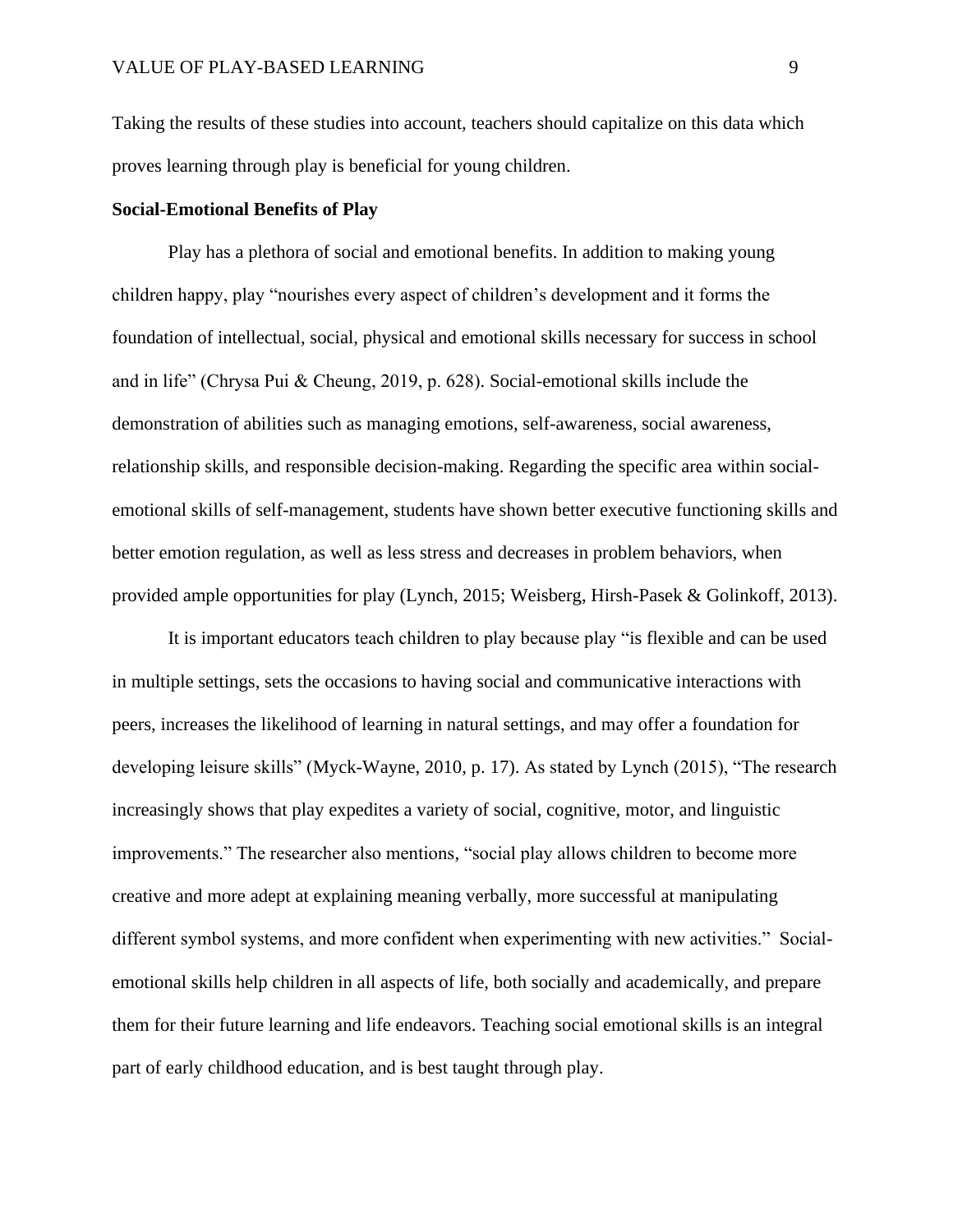In a social-emotional play study, conducted by Siew and Bull (2018), a qualitative analysis of observations across six preschool classrooms found that more opportunities for social emotional learning occurred most often during play time versus mealtimes, transitions, and whole group learning. During this study, researchers looked for the impact of group size, activity type, and type of teaching opportunity. Unsurprisingly, the research found small group activities were also a prevalent situation in which a lot of social emotional learning occurred. Small groups allow for more child-directed activities than whole or large groups, and they also provide "more opportunities for creative play and peer involvement that may bring about less positive peer interactions, such as disagreements or conflicts" (Siew & Bull, 2018, p. 347).

Developmental psychologist, Lev Vygotsky, indicated play assists in the development of higher capacities of self-control. Through his research, he found children demonstrated strong desires to continue play scenarios which lead them to accept restrictions on their behavior they would not typically accept in real life (Gray, 2011). Data from Hesterman & Targowska's 2020 qualitative study echoed Vygotsky's views on the role of play regarding children's socialemotional development. The researchers shared observational data which found children attending play-based learning programs were able to quickly form friendships and have a sense of belonging, showed more social awareness, gained independence, and demonstrated resilience. Moreover, the research of Duch, et. Al (2019) found play was important for a child's social development and had benefits on their relationships with others. In this study, the play-based approach increased self-regulation, social skills with peers, improved language and communication skills, and increased security and independence. Independence, resiliency, flexibility, teamwork, and communication are all important  $21<sup>st</sup>$  century skills. In order to prepare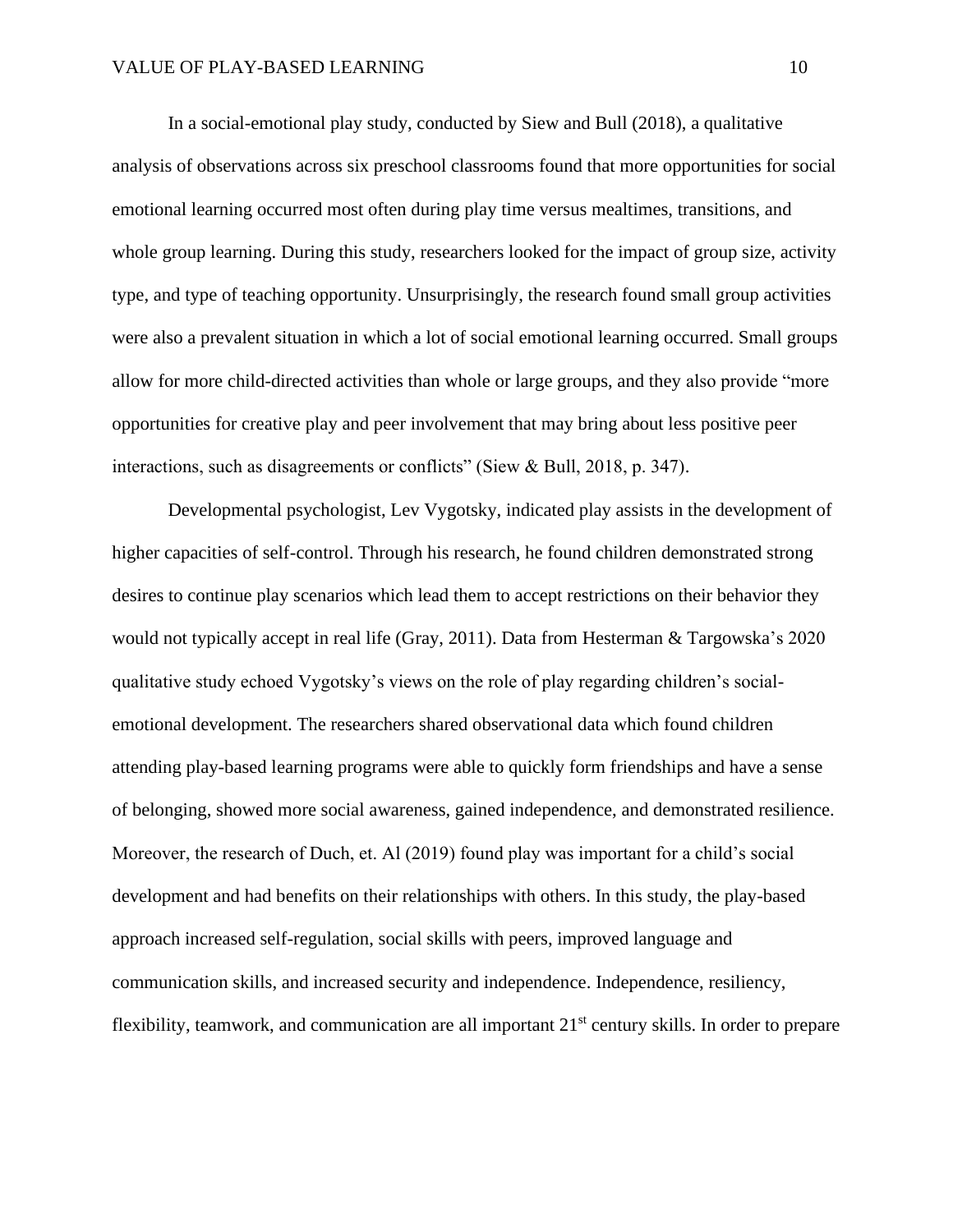children as learners in the  $21<sup>st</sup>$  century, there is a need to develop the whole child, which is best achieved through a play-based approach.

#### **Academic Benefits of Play**

In addition to the many social and emotional benefits of play, there are also numerous academic benefits of play. According to researchers Weisberg, Hirsh-Pasek, and Golinkoff, (2013) "Guided play approaches are effective because they create learning situations that encourage children to become active and engaged partners in the learning process." These researchers go on to say, "when specifically considering academic outcomes, many findings support the claim that preschoolers who engage in playful learning either match or outperform those who learn through direct instruction" (Weisberg, Hirsh-Pasek, & Golinkoff, 2013, p. 105). Play fosters improvement in multiple academic areas, providing an opportunity for students to internalize and further explore academic concepts and skills (Pyle & Bigelow, 2015; Lynch, 2015). The research indicates play is beneficial not only for social-emotional skills, but in various academic domains as well.

#### *Language and Literacy*

One specific academic domain which is positively impacted by play is that of language acquisition and early literacy. To become proficient readers, children must learn tens of thousands of words by middle school (Dickinson & Porche, 2011). In order to provide children the jumpstart they need to become proficient readers, researchers Dickinson and Porche (2011) say, "High-quality preschool experiences are known to foster language and early reading, and early reading skill heavily determines children's later success. Studies have found early literacy, language development skills, and higher cognitive skills such as abstract thinking and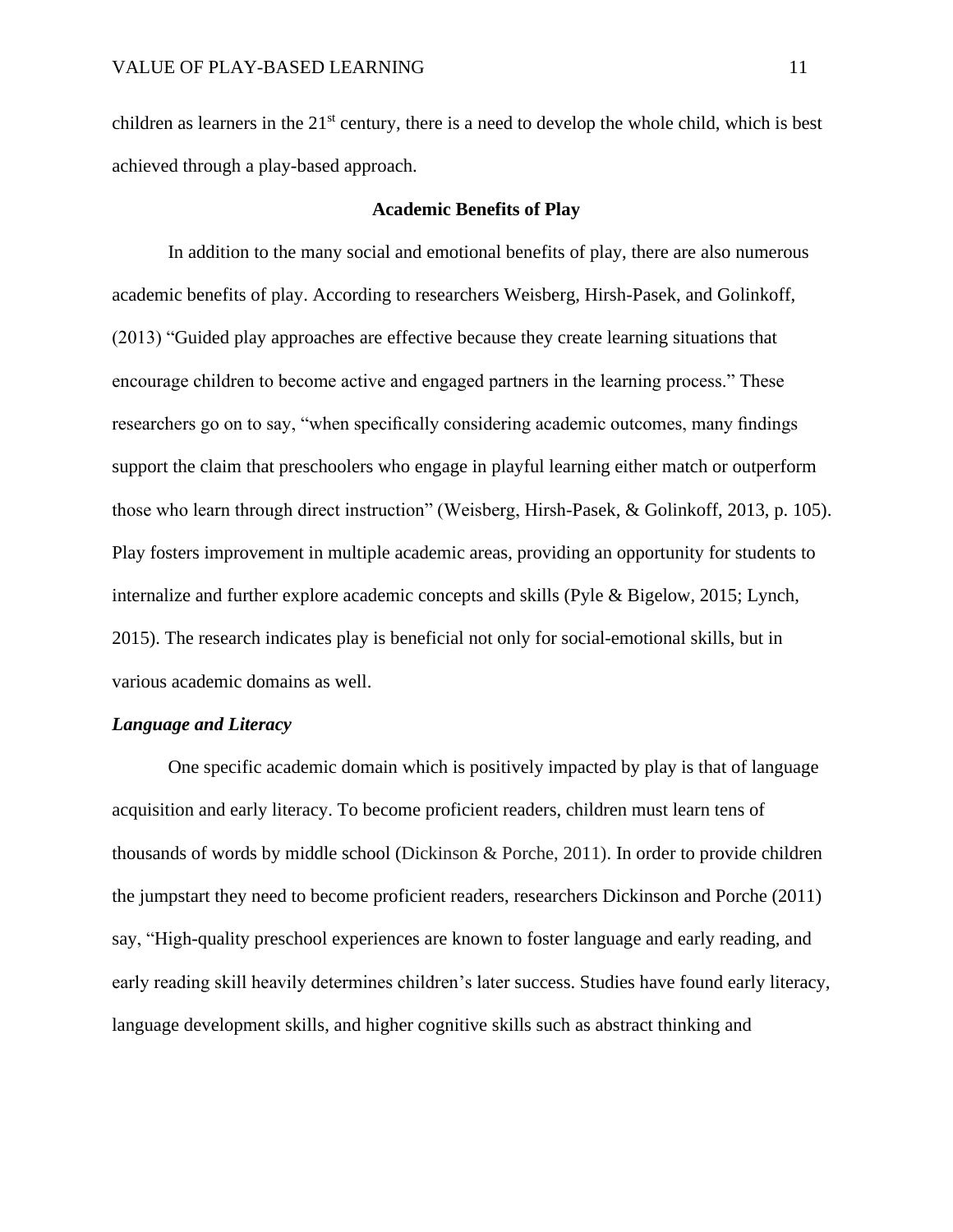perspective taking emerge through play. Embedding literacy materials in children's play also facilitates the development of early literacy skills (Kane, 2016).

A 2016 study of the effect of play-based instruction on the development of play skills and oral language by researcher Stagnitti and team indicated, "learning through the medium of play during the first year of elementary school leads to greater growth in linguistic knowledge than learning in a traditional classroom environment through direct, didactic instruction." The results showed over the course of the six-month study, children in the play-based group significantly improved on all measures, whereas the children in the traditional group did not. In addition to improving play skills and narrative language ability, the play-based curriculum also had a positive influence on the acquisition of grammar.

Another play and literacy study, by Han, Moore, Vukelich, and Buell (2010), examined how to enhance young children's vocabulary development and how to improve learning through play by dividing the children involved in the study into two groups: one using direct instruction only and another using a play-based learning approach. According to the literature, "The results of this study showed that the children who received the vocabulary teaching protocol that included play showed more growth on receptive and expressive vocabulary measures. This group of children also met benchmark on receptive vocabulary and showed steeper growth trajectory on the curriculum-based measurement tool" (Han, Moore, Vukelich, & Buell, 2010).

An additional play-based learning study looked at the effects of literacy-rich sociodramatic guided play on kindergarten student literacy performance and behavior and found "students instructed through the experimental condition scored significantly better on the Dynamic Indicators of Basic Early Literacy Skills (DIBELS) assessment with a medium effect size," (Cavanaugh, Clemence, Teale, Rule, & Montgomery, 2017) with the 'experimental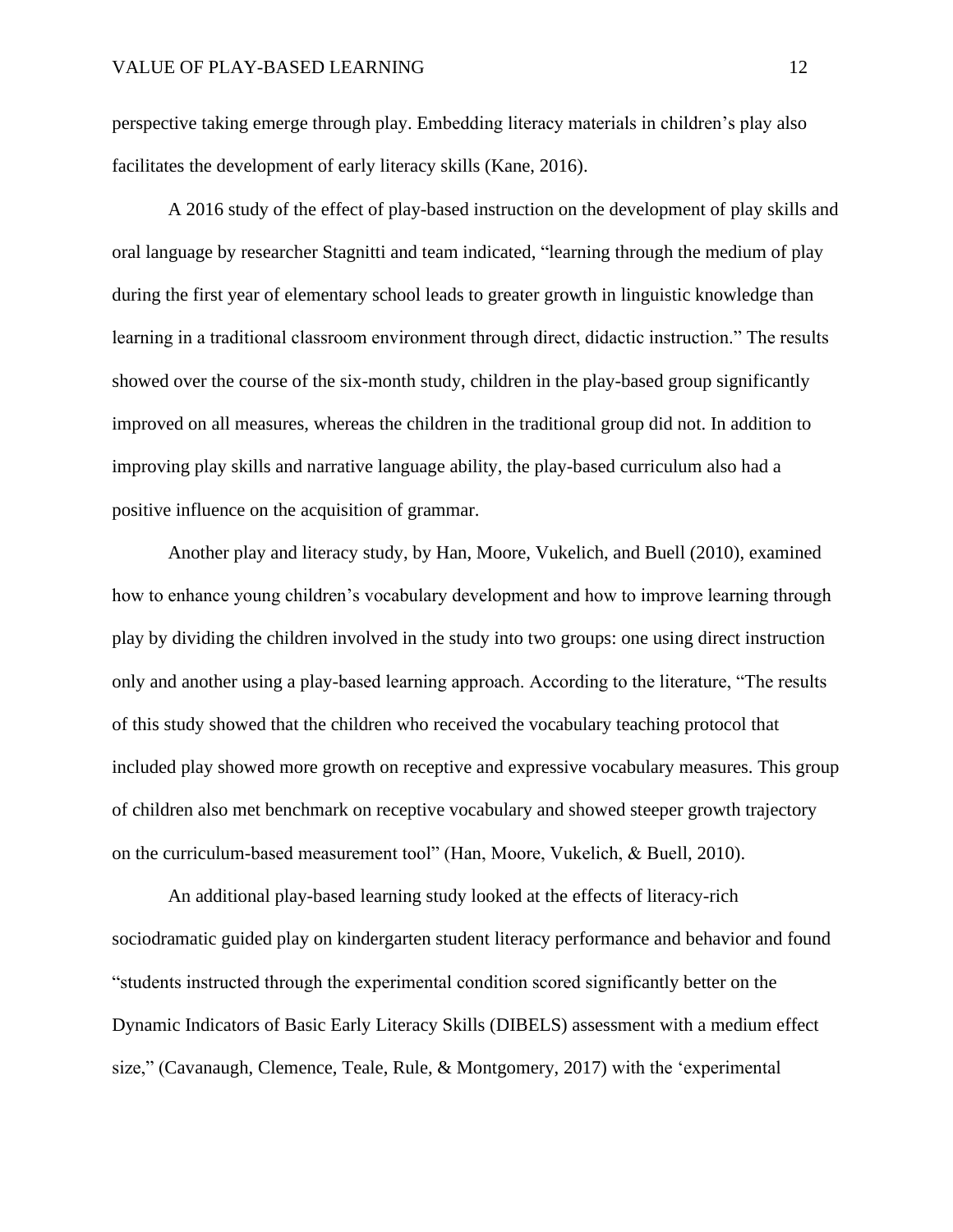condition' being that students received literacy instruction with a supplemental fifteen minute block of time designated for play-based literacy integration during which the intervention took place. According to the literature, students who participated in this study not only showed significantly higher literacy scores on standardized tests, but students also expressed they enjoyed the activities more than the traditional, teacher-directed instruction they had previously been used to receiving. These researchers also shared additional positive academic results included practice in story-composing, sequencing ideas into a complex cause and effect chain of events; application of new vocabulary; repeated practice of phonics and phonemic awareness skills to new examples; self-regulation of emotions; communication and negotiation with peers; and imagination, fantasy, humor, and creativity (Cavanaugh, Clemence, Teale, Rule, & Montgomery, 2017).

One particular 2011 study by Dickinson and Porche also showed play in early childhood not only improves language and literacy skills in children while they are in the preschool or kindergarten program, but there are lasting positive effects as well. This study looked at the indirect effects of preschool classroom indexes of teacher talk tested on fourth-grade outcomes in reading and discovered "fourth-grade vocabulary was related to correcting and analytic talk during book reading and kindergarten vocabulary mediated both preschool classroom effects" (Dickinson & Porche, 2011). They also discovered "teacher use of sophisticated vocabulary contributed to prediction of two of the Grade 4 assessments and it had specific indirect effects on comprehension operating through kindergarten emergent literacy, as well as on decoding operating through kindergarten vocabulary skill" (Dickinson & Porche, 2011). By synthesizing the literature, it is evident play-based learning enhances young children's language and literacy skills. Language, vocabulary, and grammar acquisition, as well as decoding skills, the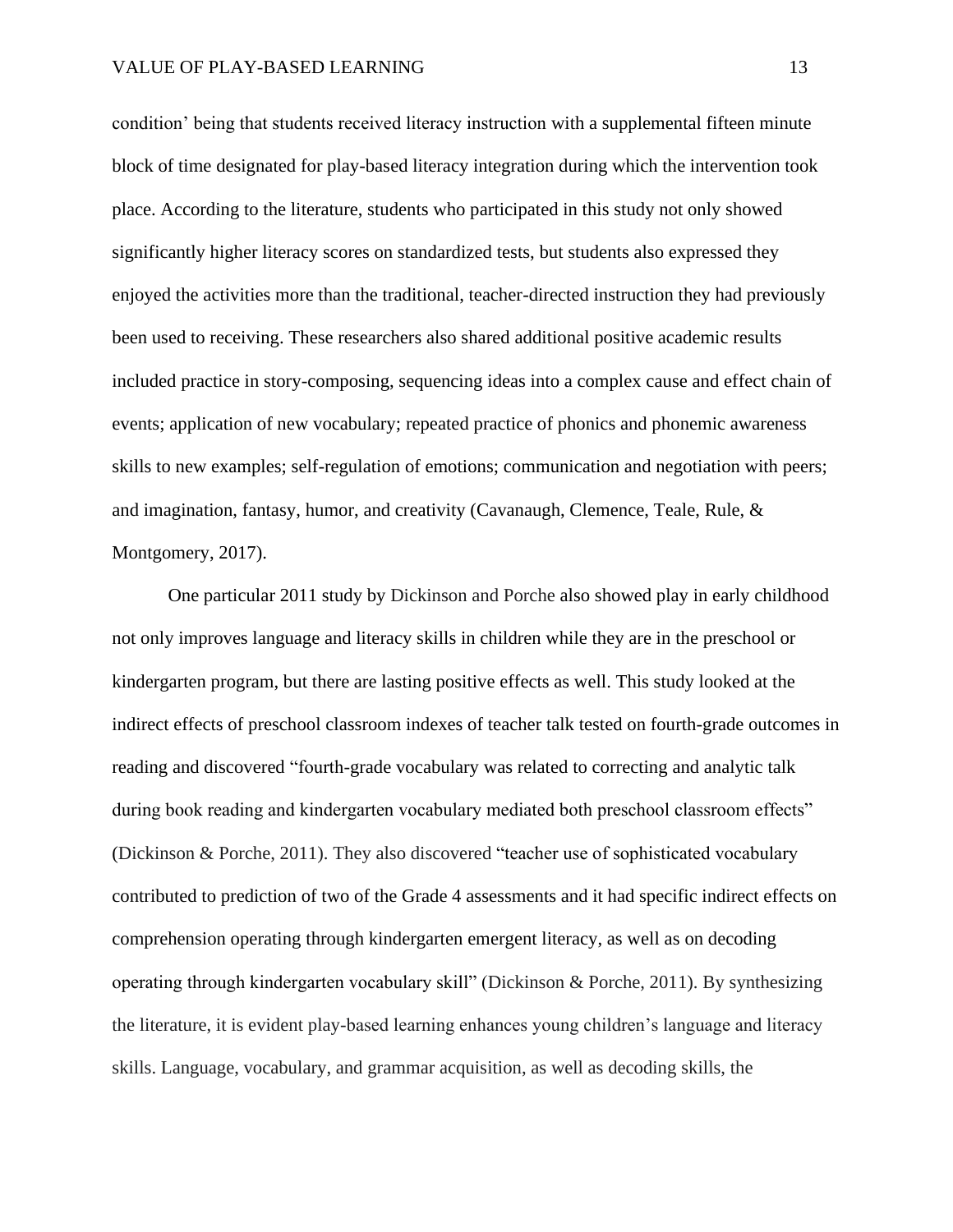understanding of cause and effect in literature, and literary creativity are all beneficial outcomes of play in early childhood.

#### *STEM*

Language and literacy are not the only domains which benefit from learning through play. Play-based learning is also an impactful contributor in the areas of science, technology, engineering, and math, also known as STEM (Eason & Ramani, 2020; Wickstrom, Pyle, & DeLuca, 2019; Lippard, Lamm, Tank, & Ji, 2019; Nilsson, Ferholt, & Lecusay, 2018; Barblett, Knaus, & Barratt-Pugh, 2016; Dejonckheere, De Wit, Van de Keere, & Vervaet, 2016; Lynch, 2015; Thomas, Warren, & deVries, 2011). The  $21<sup>st</sup>$  century requires employers to be innovators, collaborators, and out of the box thinkers. Hands-on and play-based learning can play a huge role in preparing young learners for this type of future. Researcher Lippard and team (2019) found research evidence has shown "[an] achievement gap emerges by kindergarten, and certain subgroups of children are at particular risk for their STEM skill development" (p. 188). In order to help to fill said achievement gap, play-based learning strategies can be employed.

Wickstrom, Pyle, and DeLuca (2019) share, "Within the academic domain of mathematics, play has been shown to support children's overall mathematical ideas, skills, and reasoning. Specifically, play supports children's counting and comparison ability, spatial reasoning, and geometric knowledge" (p. 288). Wickstrom, Pyle, and DeLuca's 2019 observational study of current mathematical pedagogies in play-based kindergarten sought to understand the extent to which teachers were integrating play and direct instruction to support children's mathematical learning. This study was initiated after researchers discovered some scholars believed direct instruction best supports math learning while others advocated for playbased pedagogies. Through observational data collected from twenty kindergarten classrooms,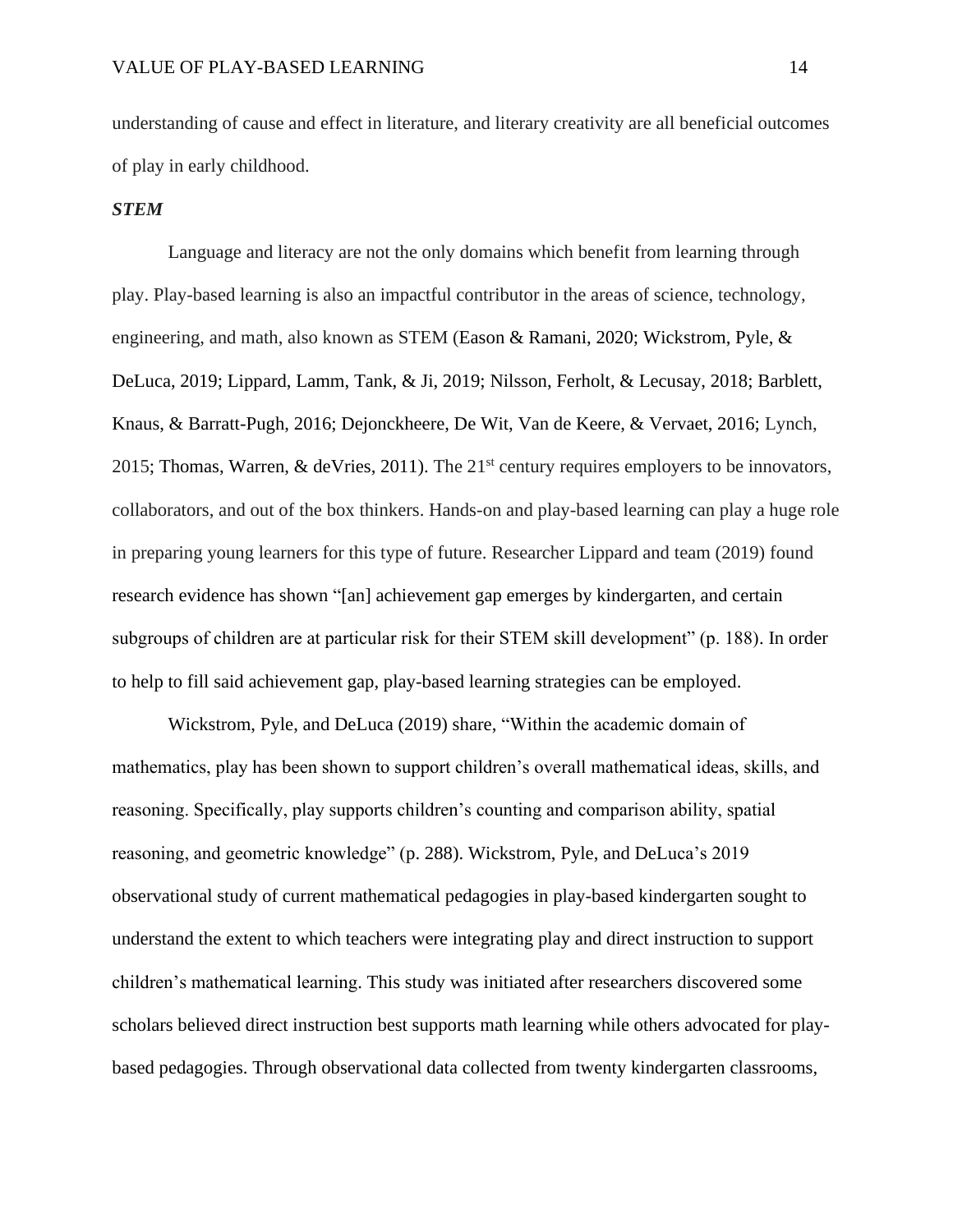the study found a combination of play and direct instruction was the most effective way to teach math in kindergarten. These researchers defined direct instruction as "a teacher-controlled pedagogy whereby discrete concepts are broken down into smaller units that are deliberately sequenced and explicitly taught," and added "pedagogically, the purpose of play is to support children's learning," which was corroborated by Fisher et al. (2013), whose findings demonstrated that "children's acquisition of geometric knowledge was impacted by instruction, as children who were taught through guided play performed significantly better than children in both the free play and direct instruction conditions" (Wickstrom, Pyle, & DeLuca, 2019).

In a 2020 study by Eason and Ramani, researchers observed how play impacted math talk, math engagement, and math learning in four- and five-year-olds compared to formal learning experiences. In this study, researchers found both formal learning and guided play activities equally supported math learning in the participating preschoolers, but both parents and children were more engaged, and found the learning more enjoyable, when learning math concepts through guided play activities as opposed to the formal math learning sessions. Eason and Ramani (2020) also noted in the literature a 2013 study by Fisher et al. which found children who engaged in a guided play version of a geometry activity with an experimenter performed better on a shape sorting task than either children in a didactic instruction condition where they were not able to interact with the materials, or children in an unguided play condition where they played with the same materials without any guidance or instruction.

When it comes to learning, particularly learning involving science and engineering, the developmentally appropriate practice for young children is hands-on learning where students are able to "explore their environments, ask questions, address problems, identify solutions, and make decisions" (Lippard, Lamm, Tank, & Ji, 2019; Nilsson, Ferholt, & Lecusay, 2018).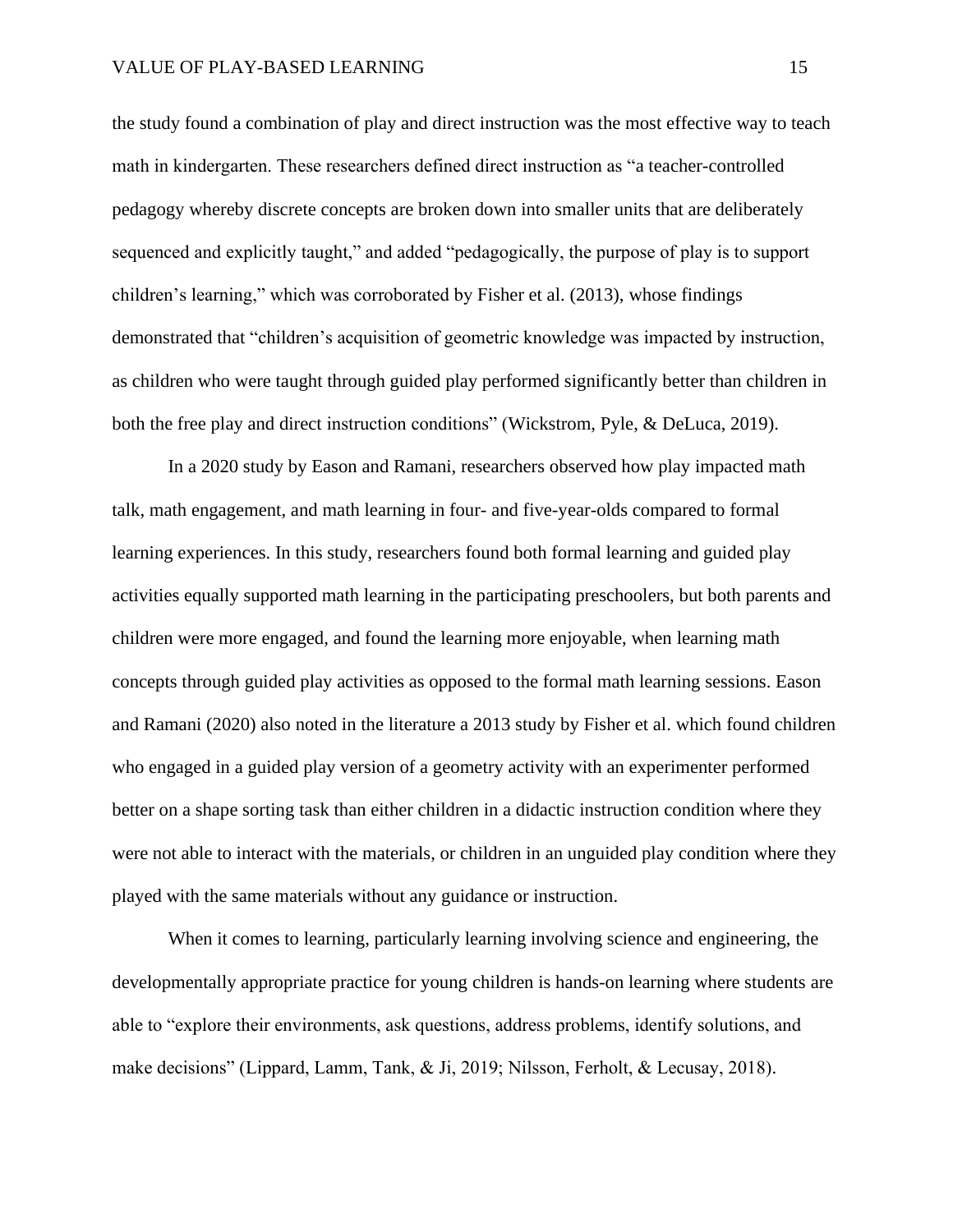Lippard and team (2019) engaged in a mixed-methods case study of nine preschool classrooms examining what science and pre-engineering thinking looks like in preschool. This study found children's access to materials and time to generate their own problems based on individual interests were crucial to engagement and learning. Researchers also observed engineering habits of mind were most frequently observed in the block areas in classrooms, but engineering habits of mind behaviors also occurred with dramatic play, art, manipulatives, and sensory materials. Children engaged in engineering habits of mind both during independent play and peer play (Lippard, Lamm, Tank, & Ji, 2019). These 'engineering habits of mind' include systems thinking, optimism, communication, collaboration, creativity, and ethical considerations, all essential components of 21<sup>st</sup> century learning and STEM.

Through observations of play and exploration activities, researchers have discovered learning is an integral part of both play and exploration (Lippard, Lamm, Tank, & Ji, 2019; Wickstrom, Pyle, & DeLuca, 2019; Nilsson, Ferholt, & Lecusay, 2018; Dejonckheere, De Wit, Van de Keere, & Vervaet, 2016; Pyle & Bigelow, 2015). Learning in preschool is not led by participation in academically oriented schooling. In play, meaning is made by attributing meaning to objects and actions, and, in exploration, meaning is made by formulating, debating, and testing hypotheses and theories. Learning is the outcome of meaning-making processes in both play and exploration (Nilsson, Ferholt, & Lecusay, 2018).

While testing and integrating the effects of an inquiry-based didactic method for preschool science in a real practical classroom setting, Dejonckheere et. al (2016) found preschool students carried out more informative explorations during their voluntary play. In this study, children explored different learning materials and situations in various contexts through the implementation of fifteen activities spread over seven consecutive weeks. The results of this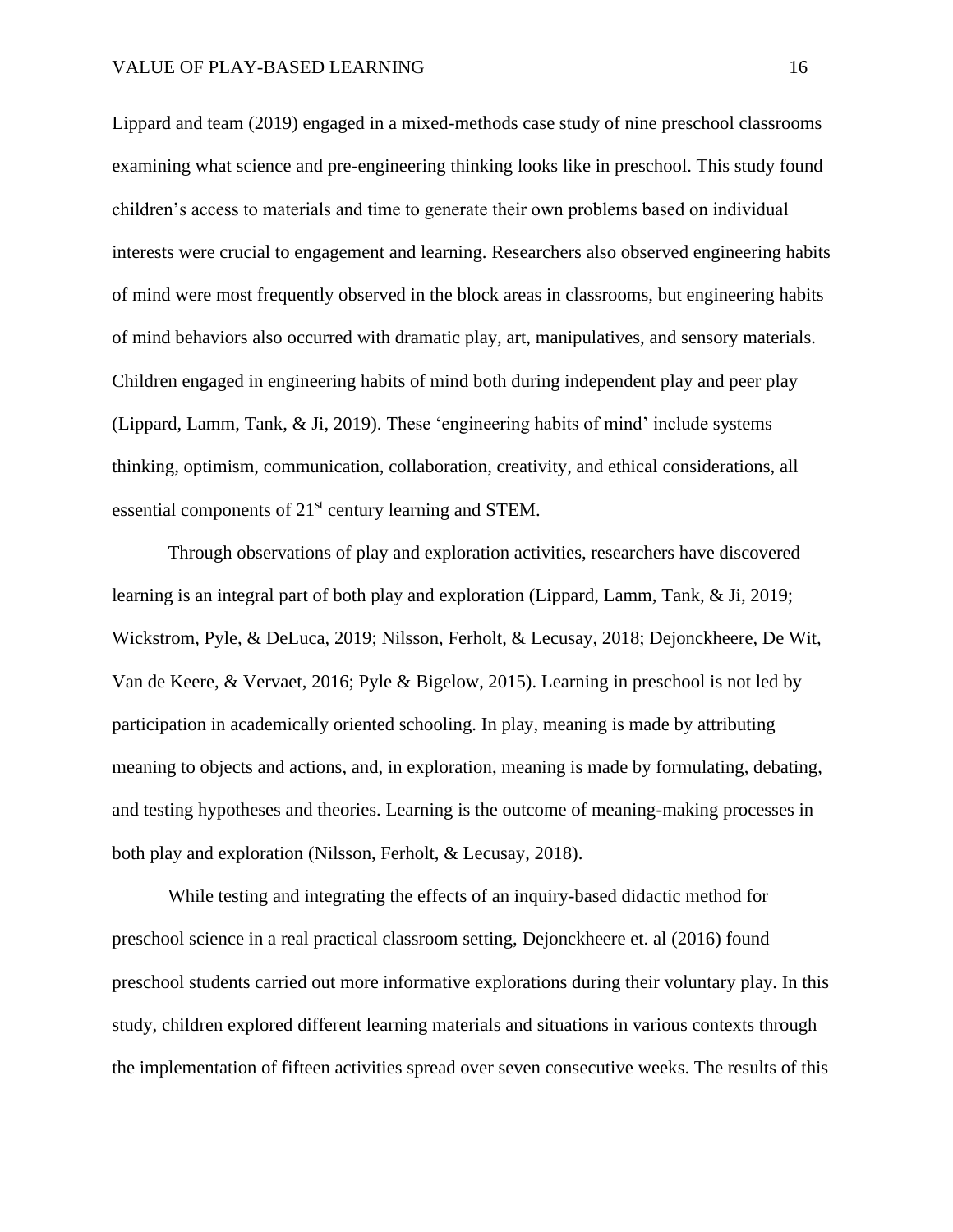study proved, compared to controls, children in the post-test showed significant learning gains in the development of the control of variables strategy, demonstrating children learn more and better when able to learn through play and exploration. Dejonckheere and team (2016) recommended in their discussion of study results, "Teachers should design environments in which scientific activities occur when the child explores, plays and learns. They should guide them by supporting self-regulation skills (e.g. planning), asking probe questions, focusing the children's attention to causes and effects or helping them reflect on what was found (p. 538-539).

Play-based learning is extremely beneficial when it comes to enhancing students'  $21<sup>st</sup>$ Century and STEM skills. Play allows for hands-on exploration, manipulation, investigation, and allows children to assign meaning to their activities. As a result of the research done, it would be wise for teachers to make time for play and exploration in the classroom in order to allow for the development of academic skills such as language, literacy, science, technology, engineering, and mathematics.

#### **The Decline of Play**

Play is serious learning for young children, but there has been a decline in the emphasis of play in early childhood classrooms and more of a focus on rigorous academics. (Gray, 2011; Lynch, 2015; Nicholson, Bauer & Woolley, 2016; Henricks, 2016) Many researchers believe this decline of play began in 2003 when Congress narrowed the focus of Head Start to academic training, or perhaps as a response to the No Child Left Behind Act of 2002 which held schools accountable for how kids learned and achieved. Another possible cause of the decline of play may relate to increased time and weight given to schooling and other adult-directed activities (Cavanaugh et al., 2017; Kane, 2016; Lynch, 2015; Gray, 2011; Myck-Wayne, 2010).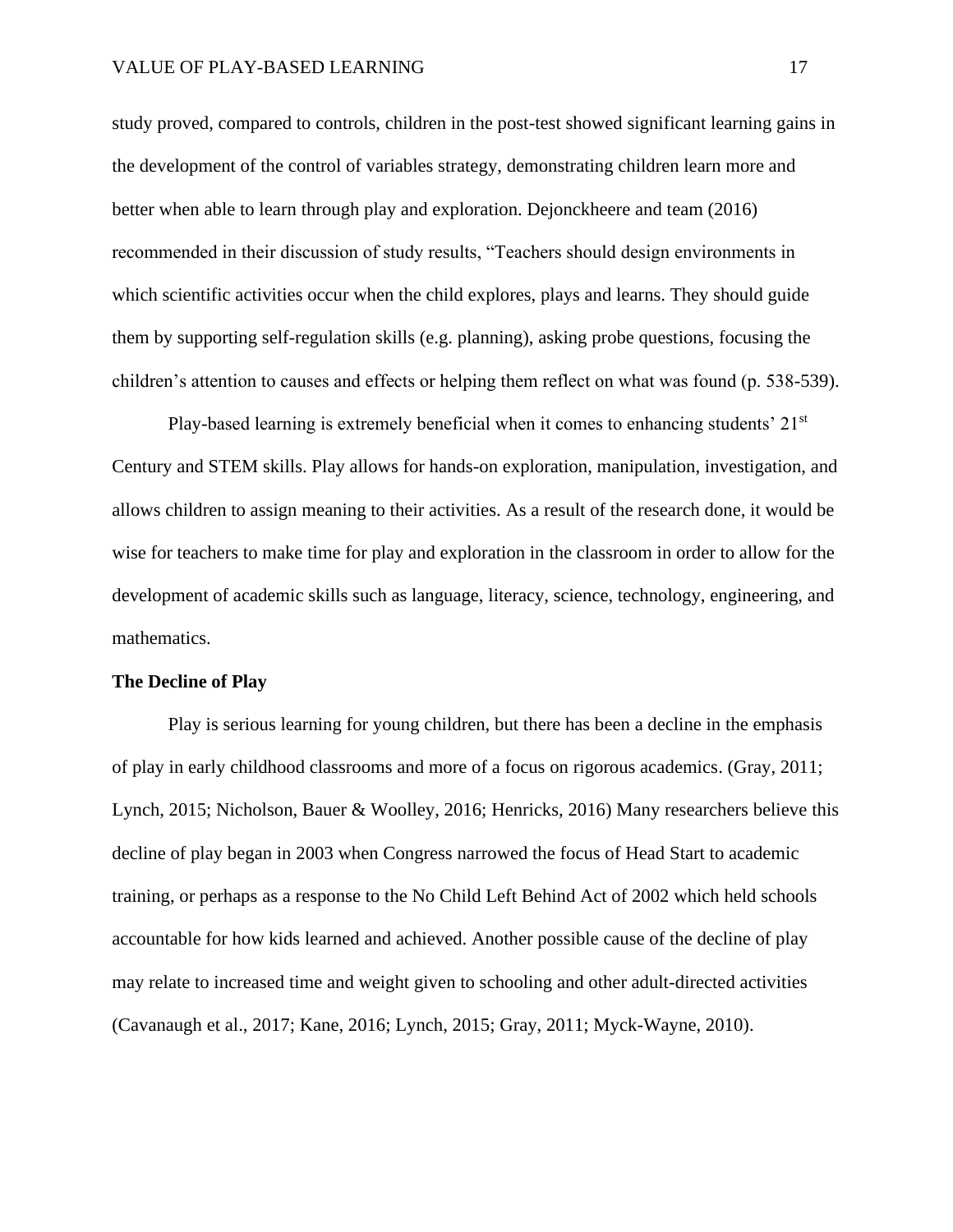Increased academic demands are a large factor when it comes to the decline of playtime in early childhood. Literature reviewed mentioned, "Despite extensive research literature that clarifies the components of excellent, effective early education through playful learning, U.S. preschools and kindergartens are becoming academic 'boot camps'" (Myck-Wayne, 2010, p. 14). Many studies reviewed looked at teachers' perspectives on play, which echoed the prior sentiment, saying there was a belief play was important, but because of the emphasis on academics and meeting benchmarks, there was pressure against or no support from administration when it came to keeping playtime in classrooms (Hesterman & Targowska, 2020; Chrysa Pui & Cheung, 2019; McArdle, Grieshaber, & Sumsion, 2018; Morris et al., 2018; Barblett, Knaus, & Barratt-Pugh, 2016; Lynch, 2015; Sumsion, Grieshaber, McArdle, & Shield, 2014).

Regardless of the reasons for the decline of play, there have been serious consequences because of the decline of play. Researchers Bodrova, Germeroth, and Leong (2013) studied the relationship between play and self-regulation through a mixed methods approach while observing preschool children's play. The study found seven-year-olds today exhibit selfregulation levels more like those of the five-year-old children of the 1940s in that they have a much harder time physically controlling themselves in following directions of an adult. According to Bodrova, Germeroth, and Leong (2013), "Researchers have attributed this phenomenon to the decline in both quantity and quality of play that preschools and kindergartens now offer" (p. 117). These researchers also stated, "Declining self-regulation in young children puts them at risk of later cognitive and social-emotional problems" (p. 118). Scholar, Gray (2011), noted in his research regarding the decline of play and the rise of psychopathology in children, play, serves many functions to positively impact children's mental health. In order to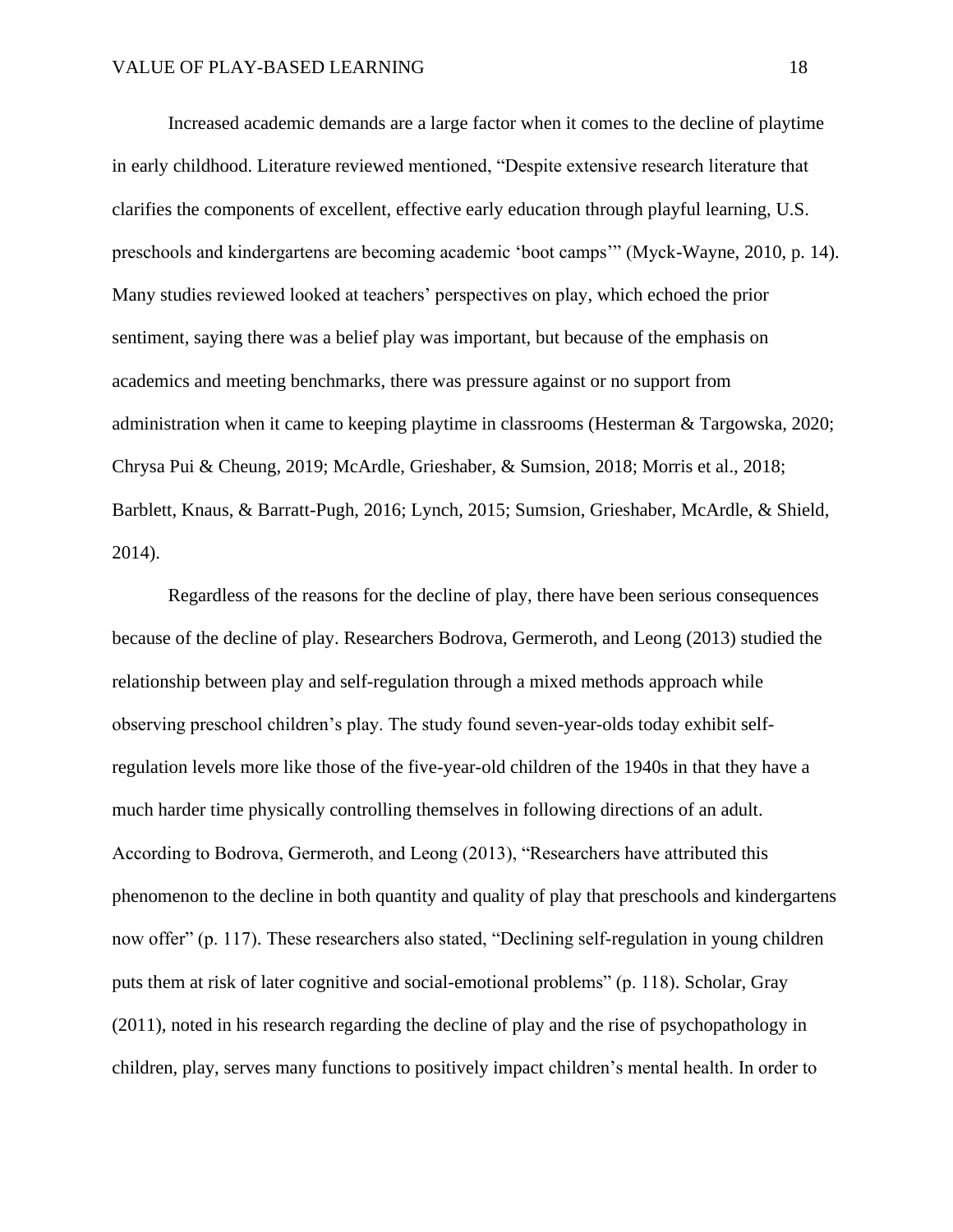support young children socially, emotionally, and academically, educators and policymakers need to keep in mind developmentally appropriate practice: play-based learning.

#### **Recommendations for Implementing Play-Based Learning**

The National Association for the Education of Young Children (NAEYC) "recognizes that play is a central component of developmentally appropriate practice and a vehicle for developing language, cognition, and social competence" (Han, Moore, Vukelich, & Buell, 2010, p. 83). Early childhood educators can effectively implement this developmentally appropriate practice of play-based learning within their classrooms without sacrificing precious instructional or academic time through balance and teacher involvement. There are notions of play as passive and undisturbed time for children, but leveraging this time to allow for student exploration and understanding of his or her environment is where real learning can take place (Nilsson, Ferholt, & Lecusay, 2018).

An effective way to leverage playtime for learning is through guided play. Guided play is still considered child-directed, but teachers initiate the play sequence to target academic outcomes. In guided play, "adults initiate the learning process, constrain the learning goals, and are responsible for maintaining focus on these goals even as the child guides his or her own discovery" (Weisberg, Hirsh-Pasek, & Golinkoff, 2013, p. 105), while the child is considered an active partner in the process of learning and not solely a recipient of information. When a teacher engages in guided play with students, the teacher is able to assume a role in play which can guide the conversation and exploration toward desired learning outcomes and contribute to the learning of academic skills (Pyle & Bigelow, 2015).

Many educators and policymakers believe direct instruction is the best or most effective way to teach academic skills and content. Direct instruction is a teacher-controlled pedagogy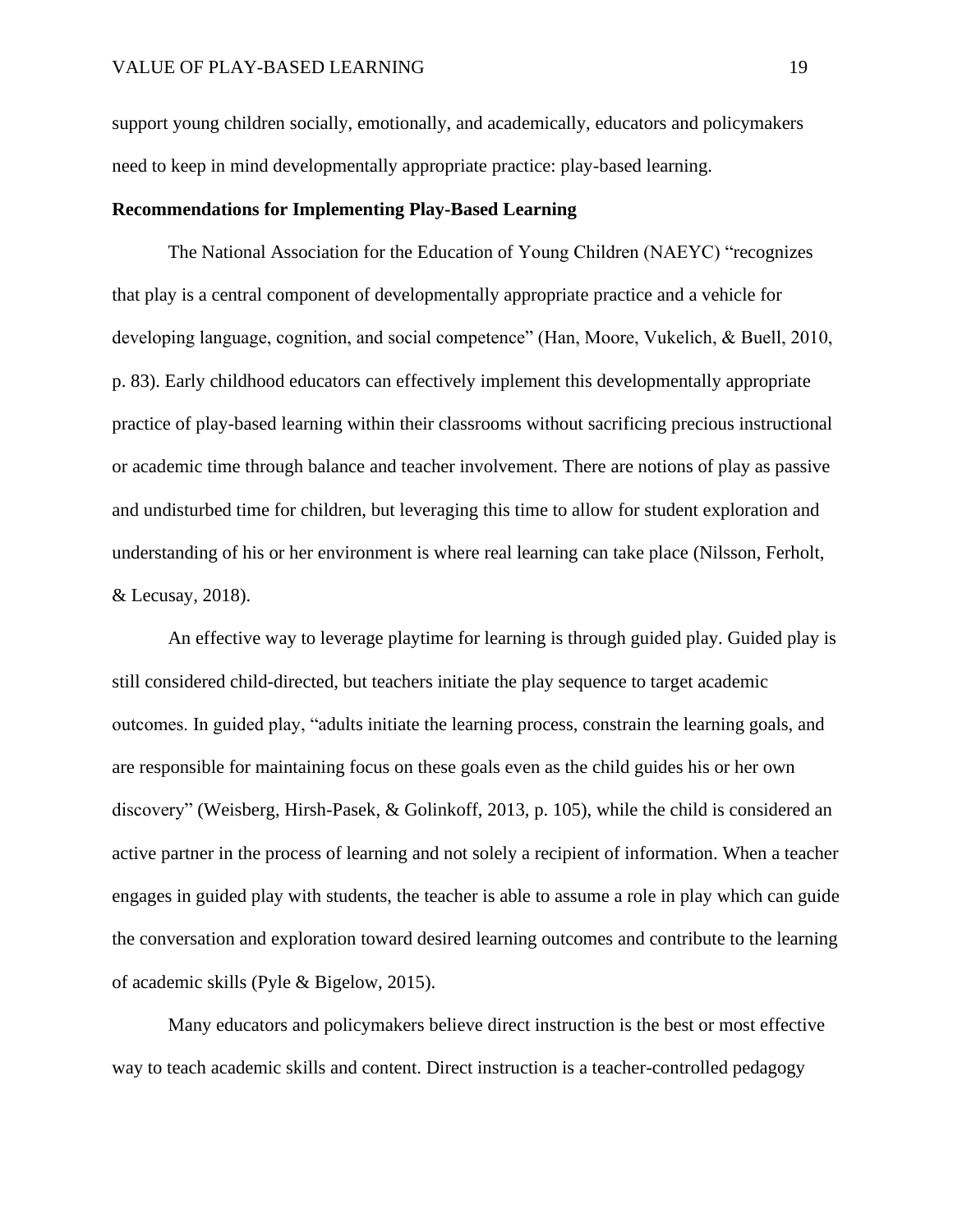where concepts are broken down into small units which are deliberately sequenced and explicitly taught. Because of the nature of this approach, direct instruction limits children's creativity and problem-solving skills, limits a child's self-efficacy, and hinders a child's opportunity for inquiry and exploration (Wickstrom, Pyle, & DeLuca, 2019). Researchers Wickstrom, Pyle, and DeLuca (2019) also noted evidence which suggests, compared to children in playful-learning classrooms, children enrolled in programs with direct instruction have higher levels of stress.

While some direct instruction is necessary in early childhood classrooms, balance is important. A 2019 study by Wickstrom, Pyle, and DeLuca examined how teachers were integrating play and direct instruction to support children's mathematics learning. The study observed twenty kindergarten classrooms during math instruction and found a combination of play and direct instruction were used to effectively teach math in kindergarten. In addition to this study, another study by Eason and Ramani (2020) aimed to identify characteristics of activities supporting high-quality math engagement. This study found formal learning and guided play activities were equally supportive of math learning, but participants rated the guided play activity as more enjoyable than the formal learning activity.

All in all, there are many ways an early childhood educator could approach teaching, but research has shown play-based learning, and specifically teacher involvement in guided play, is the most developmentally appropriate practice for teaching young children. As researchers Han et al. (2010) stated, "In an era of accountability and evidence-based research, examining the impact of play on academic learning is critical to helping early-childhood educators understand the real value of play in school success" (p. 100). To be a highly effective educator, the implementation of play-based learning has proven to be powerful.

#### **Conclusion**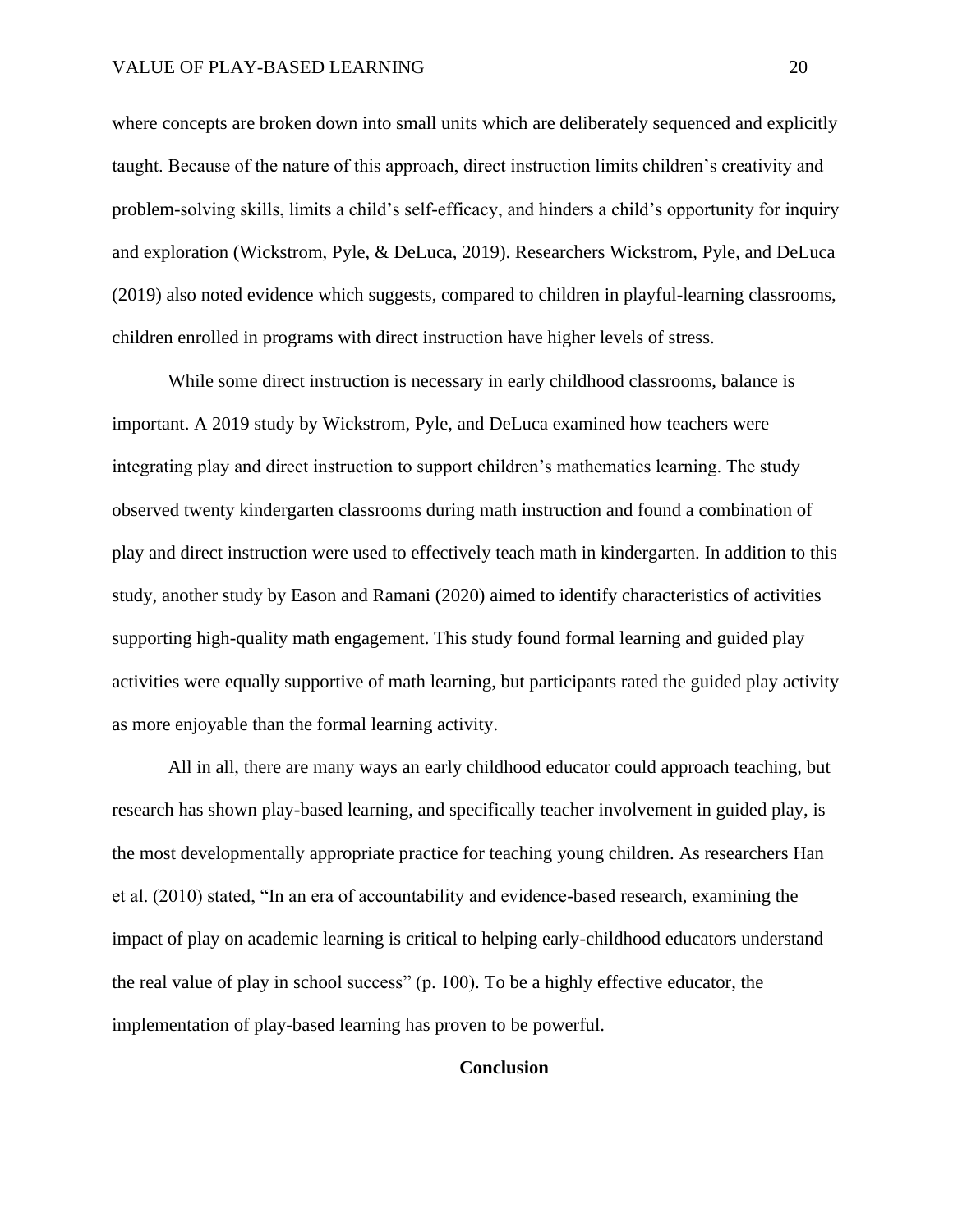Research has been conducted to understand the numerous benefits of play-based learning and why it is important to protect playtime in early childhood classrooms. The research reviewed summarizes that play-based, hands-on learning should be the primary practice in early childhood. The key discoveries and outcomes of this literature review demonstrate the value of play-based learning in early childhood classrooms and encourage educators and policymakers to advocate for the developmentally appropriate practice of learning through play in early childhood classrooms. The literature reviewed addressed social-emotional and academic benefits of playbased learning, as well as how play is beneficial to 21st century skills, literacy and language acquisition, and STEM (science, technology, engineering, and mathematics) components. Recommendations for the implementation of play-based learning, such as the use of guided play, were provided. Arguments against play-based learning and explanations as to why it is becoming less prevalent in early childhood classrooms were also shared.

This literature review was able to adequately answer these two research questions. First, what are the social and academic benefits to play-based learning in early childhood classrooms? Next, can play-based learning work effectively alongside intentional teaching practices, with intentional teaching being thought of as an active process (Queensland Curriculum  $\&$ Assessment Authority, 2018)? Though the questions were answered, there was a lack of depth in the research, leading to gaps in the literature. Many of the studies reviewed had small sample sizes or homogeneous participant groups, perhaps skewing the research in favor of middle-class families. Future research consisting of larger participant groups and a wider breadth may reveal additional information.

Because of the lack of depth in the research, additional research may be necessary to provide insight on how to successfully combine play-based learning with intentional teaching to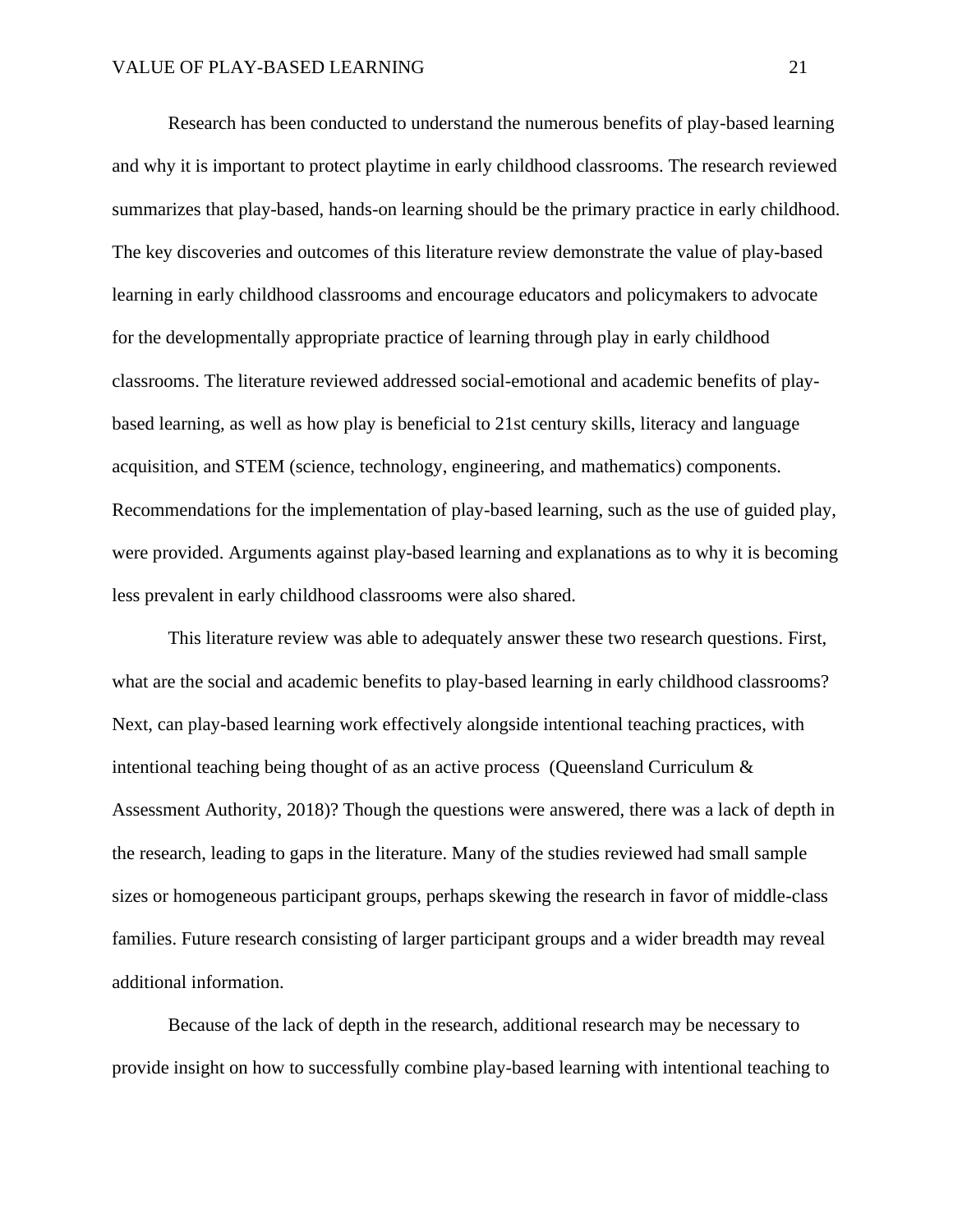achieve improved child outcomes in all academic domains, specifically analyzing standardized test scores in math and literacy. Educators would also benefit from additional research aiming to discover if groups of children benefit most from play-based instruction (Stagnitti et al., 2016) Further research may also be required to provide specific effective strategies to assist teachers with implementing play-based learning.

Play is an essential component in all areas of child development. This ideology of play has been endorsed by notable theorists and numerous research studies. There is substantial pressure placed upon students and teachers to demonstrate academic growth and success, but play is still essential and should be the cornerstone of teaching and learning in early childhood classrooms.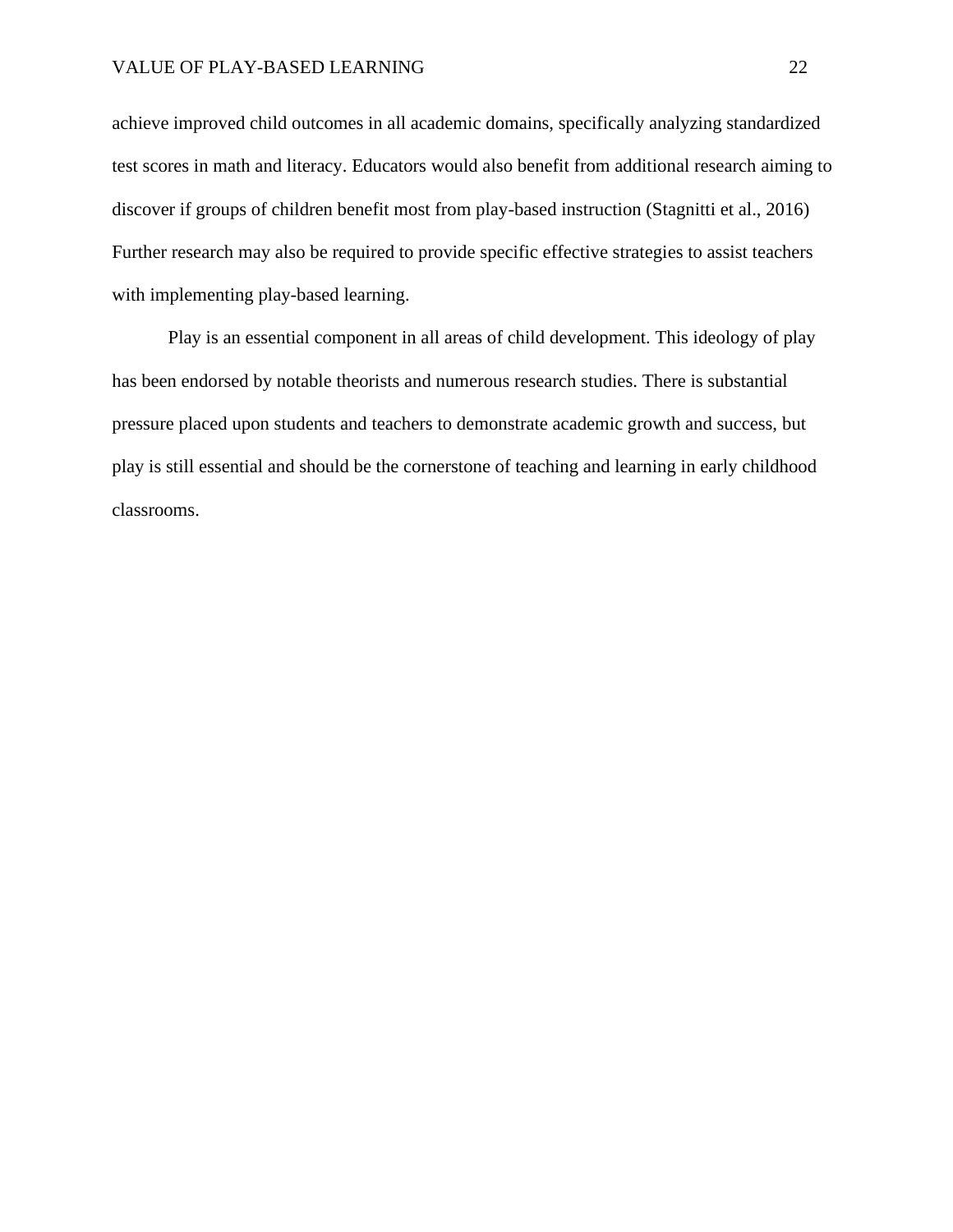#### **References**

- Barblett, L., Knaus, M., & Barratt-Pugh, C. (2016). The pushes and pulls of pedagogy in the early years: competing knowledges and the erosion of play-based learning. *Australasian Journal of Early Childhood*, *41*(4), 36.
- Baron, S., Immekus, J. C., González, J. C., & Yun, C. K. (2016). License to let go in transitional kindergarten programs: Supports and barriers of play-based strategies. *Curriculum and Teaching Dialogue, 18*(1), 103-118.
- Bodrova, E., & Leong, D. J. (2019). Making play smarter, stronger, and kinder: lessons from tools of the mind. *American Journal of Play, 12*(1), 37–53.
- Cavanaugh, D. M., Clemence, K. J., Teale, M. M., Rule, A. C., & Montgomery, S. E. (2017). Kindergarten scores, storytelling, executive function, and motivation improved through literacy-rich guided play. *Early Childhood Education Journal*, *45*(6), 831–843.
- Chrysa Pui, C. K., & Cheung, A. C. K. (2019). Towards holistic supporting of play-based learning implementation in kindergartens: A mixed method study. *Early Childhood Education Journal, 47*(5), 627-640.
- Dejonckheere, P. J. N., De Wit, N., Van de Keere, K., & Vervaet, S. (2016). Exploring the classroom: Teaching science in early childhood. *International Electronic Journal of Elementary Education, 8*(4), 537-557.
- Dickinson, D.K. and Porche, M.V. (2011), Relation Between Language Experiences in Preschool Classrooms and Children's Kindergarten and Fourth‐Grade Language and Reading Abilities. *Child Development,* 82: 870-886.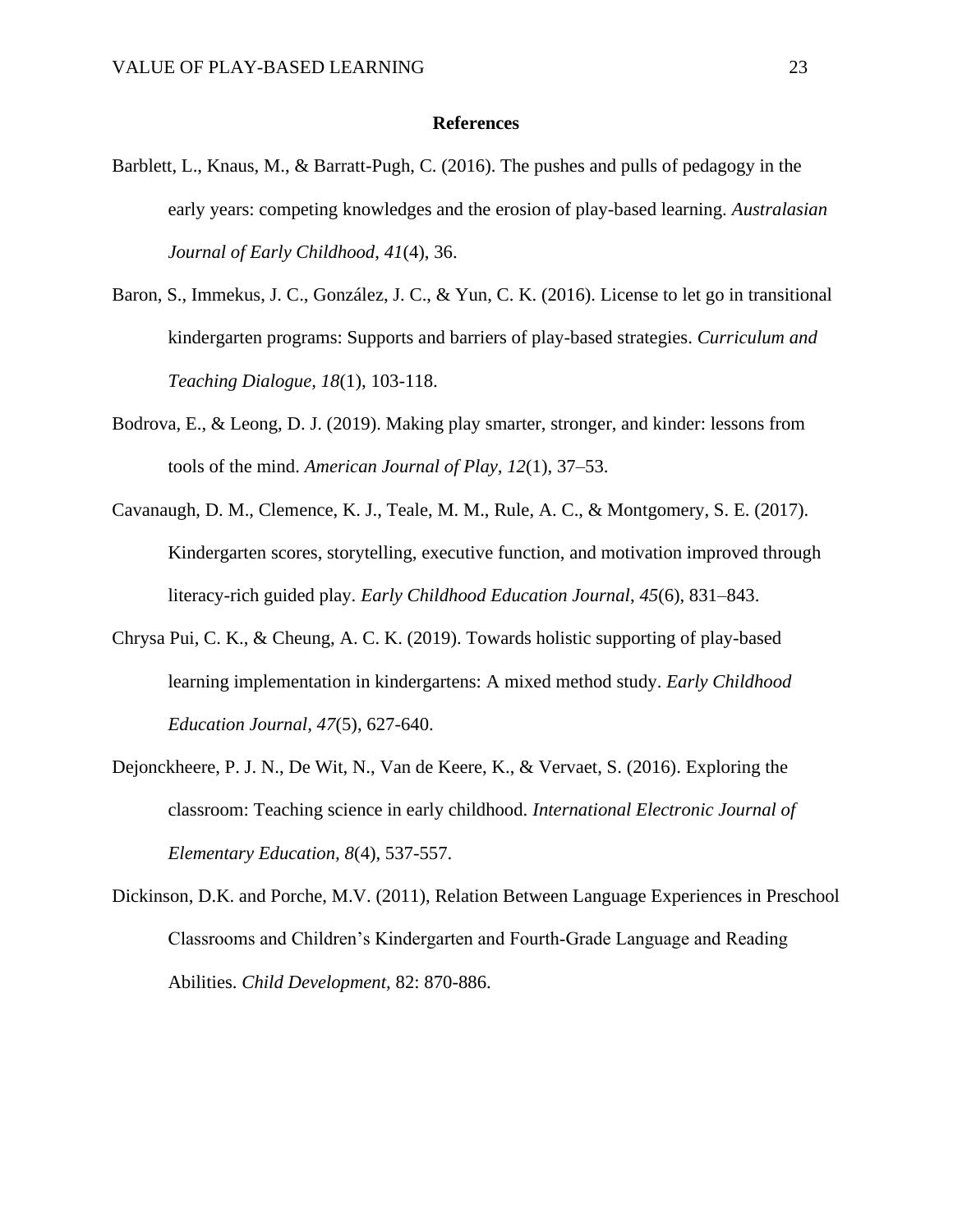- Duch, H., Marti, M., Wu, W., Snow, R., & Garcia, V. (2019). CARING: The impact of a Parent–Child, play-based intervention to promote latino head start Children's Social–Emotional development. *Journal of Primary Prevention, 40*(2), 171-188.
- Eason, S. H., & Ramani, G. B. (2020). Parent-child math talk about fractions during formal learning and guided play activities. *Child Development*, *91*(2), 546–562.
- Gray, P. (2011). The decline of play and the rise of psychopathology in children and adolescents. *American Journal of Play, 3*(4), 443-463.
- Han, M., Moore, N., Vukelich, C. , & Buell, M. (2010). Does play make a difference? How play intervention affects the vocabulary learning of at-risk preschoolers. *American Journal of Play, 3*(1), 82-105.
- Henricks, T. S. (2016). A theory of modern play. *American Journal of Play*, *8*(3), 287. https://link.gale.com/apps/doc/A487928547/PROF?u=nwcollege&sid=PROF&xid= 3a1f2cae.
- Hesterman, S., & Targowska, A. (2020). The status-quo of play-based pedagogies in Western Australia: Reflections of early childhood education practitioners. *Australasian Journal of Early Childhood*, *45*(1), 30
- Hu, B. Y., Li, K., De Marco, A., & Chen, Y. (2015). Examining the quality of outdoor play in Chinese kindergartens. *International Journal of Early Childhood, 47*(1), 53-77.
- Jung, E., & Jin, B. (2014). Future professionals' perceptions of play in early childhood classrooms. *Journal of Research in Childhood Education*, *28*(3), 358.
- Kane, N. (2016). The play-learning binary: u.s. parents' perceptions on preschool play in a neoliberal age. *Children & Society*, *30*(4), 290–301.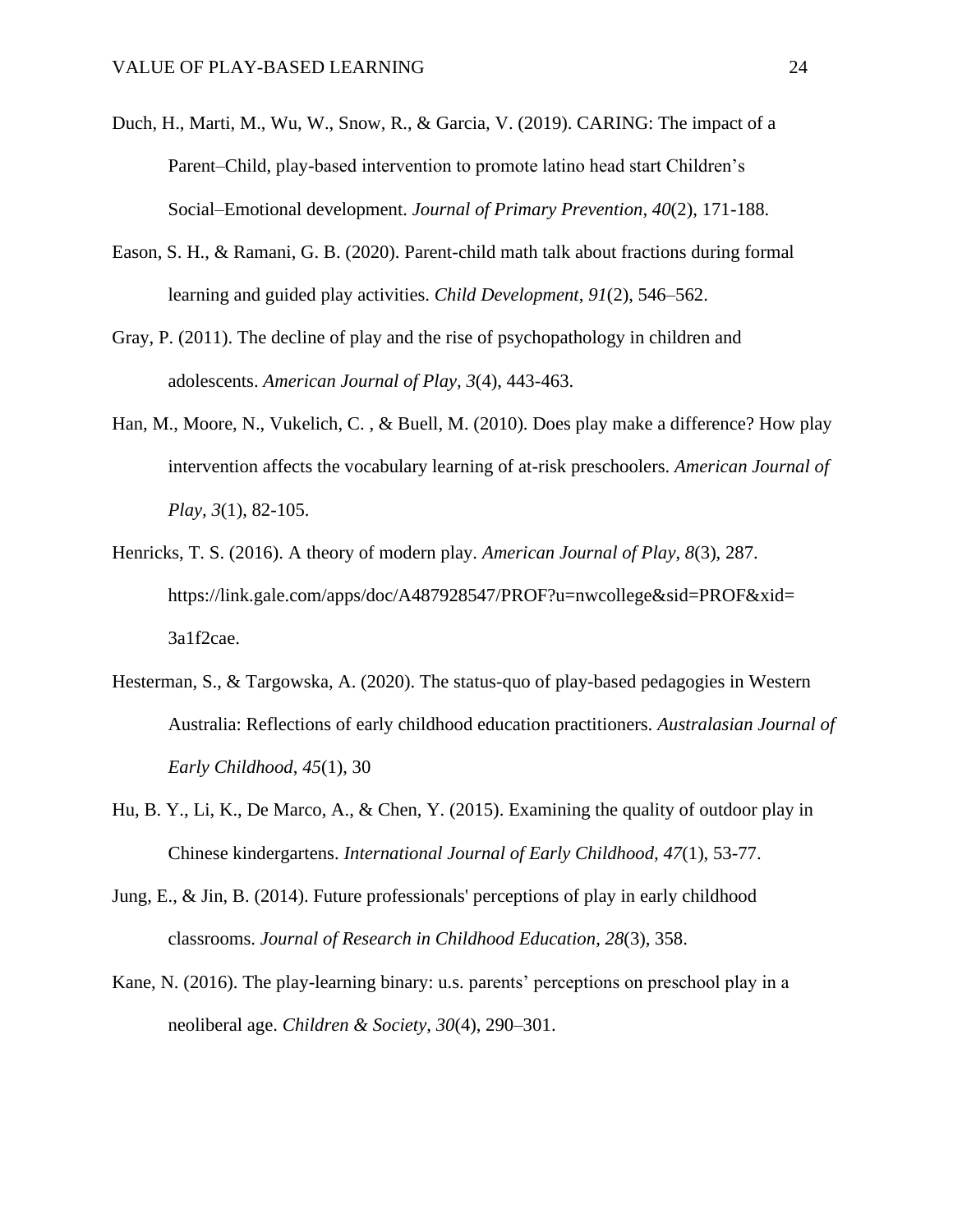- Lippard, C. N., Lamm, M. H., Tank, K. M., & Ji, Y. C. (2019). Pre-engineering thinking and the engineering habits of mind in preschool classroom. *Early Childhood Education Journal, 47*(2), 187-198
- Lynch, M. (2015). More play, please: the perspective of kindergarten teachers on play in the classroom. *American Journal of Play*, *7*(3), 347.
- McArdle, F., Grieshaber, S., & Sumsion, J. (2018). Play meets early childhood teacher education. *Australian Educational Researcher*, 1-21.
- Morris, H., Edwards, S., Cutter-Mackenzie, A., Rutherford, L., Williams-Smith, J., & Skouteris, H. (2018). Evaluating the impact of teacher-designed, wellbeing and sustainability play-based learning experiences on young children's knowledge connections: A randomized trial. *Australasian Journal of Early Childhood*, *43*(4), 33.
- Myck-Wayne, J. (2010). In Defense of Play: Beginning the Dialog About the Power of Play. *Young Exceptional Children*, *13*(4), 14–23.
- Nicholson, J., Bauer, A., & Woolley, R. (2016). Inserting child-initiated play into an American urban school district after a decade of scripted curricula complexities and progress. *American Journal of Play*, *8*(2), 228+. https://link.gale.com/apps/doc/A458550360/ PROF?u=nwcollege&sid=PROF&xid=e6303307.
- Nilsson, M., Ferholt, B., & Lecusay, R. (2018). 'The playing-exploring child': Reconceptualizing the relationship between play and learning in early childhood education. *Contemporary Issues in Early Childhood, 19*(3), 231–245.
- Nolan, A. & Paatsch, L. (2018). (Re)affirming identities: implementing a play-based approach to learning in the early years of schooling. *International Journal of Early Years Education, 26*(1), 42-55. Retrieved from https://doi-org.ezproxy.nwciowa.edu/10.1080/09669760.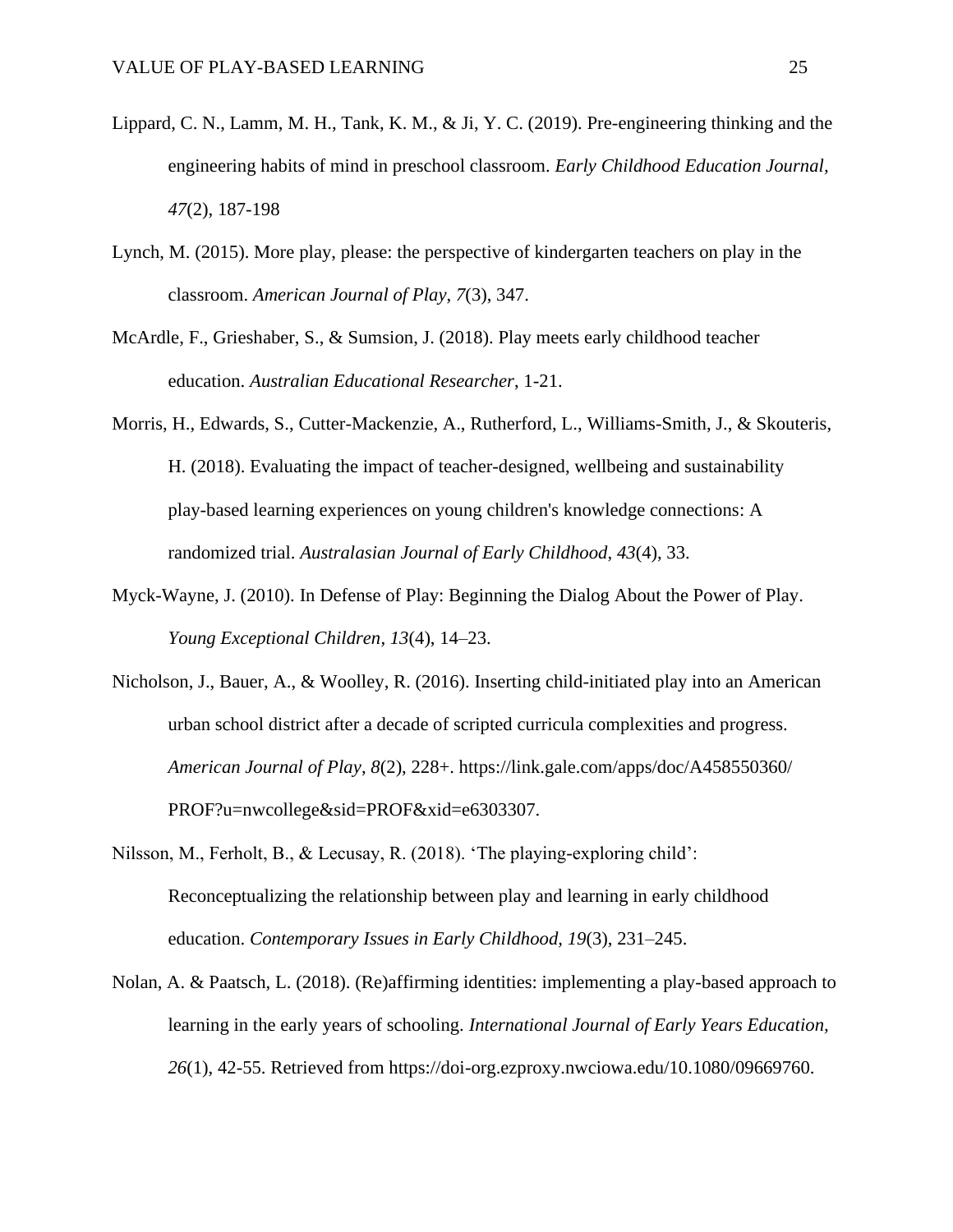2017.1369397.

- Pyle, A., & Bigelow, A. (2015). Play in kindergarten: An interview and observational study in three canadian classrooms. *Early Childhood Education Journal, 43*(5), 385-393.
- Queensland Curriculum & Assessment Authority. (2018, July). Queensland kindergarten learning guidelines. Queensland Curriculum & Assessment Authority. Retrieved from https://www.qcaa.qld.edu.au/downloads/p\_10/qklg\_2019.pdf.
- Siew, C. N., & Bull, R. (2018). Facilitating social emotional learning in kindergarten classrooms: Situational factors and teachers' strategies. *International Journal of Early Childhood, 50*(3), 335-352.
- Stagnitti, K., Bailey, A., Hudspeth Stevenson, E., Reynolds, E., & Kidd, E. (2016). An investigation into the effect of play-based instruction on the development of play skills and oral language. *Journal of Early Childhood Research*, *14*(4), 389–406.
- Sumsion, J., Grieshaber, S., McArdle, F., & Shield, P. (2014). The 'state of play' in Australia: early childhood educators and play-based learning. *Australasian Journal of Early Childhood*, *39*(3), 4.
- Syrjämäki, M., Pihlaja, P., & Sajaniemi, N. K. (2019). Enhancing peer interaction in early childhood special education: Chains of Children's initiatives, adults' responses and their consequences in play. *Early Childhood Education Journal, 47*(5), 559-570.
- Thomas, L., Warren, E., & deVries, E. (2011). Play-based learning and intentional teaching in early childhood contexts. *Australasian Journal of Early Childhood*, *36*(4), 69.
- Wasik, B. A., & Jacobi-vessels, J. (2017). Word play: Scaffolding language development through child-directed play. *Early Childhood Education Journal, 45*(6), 769-776.